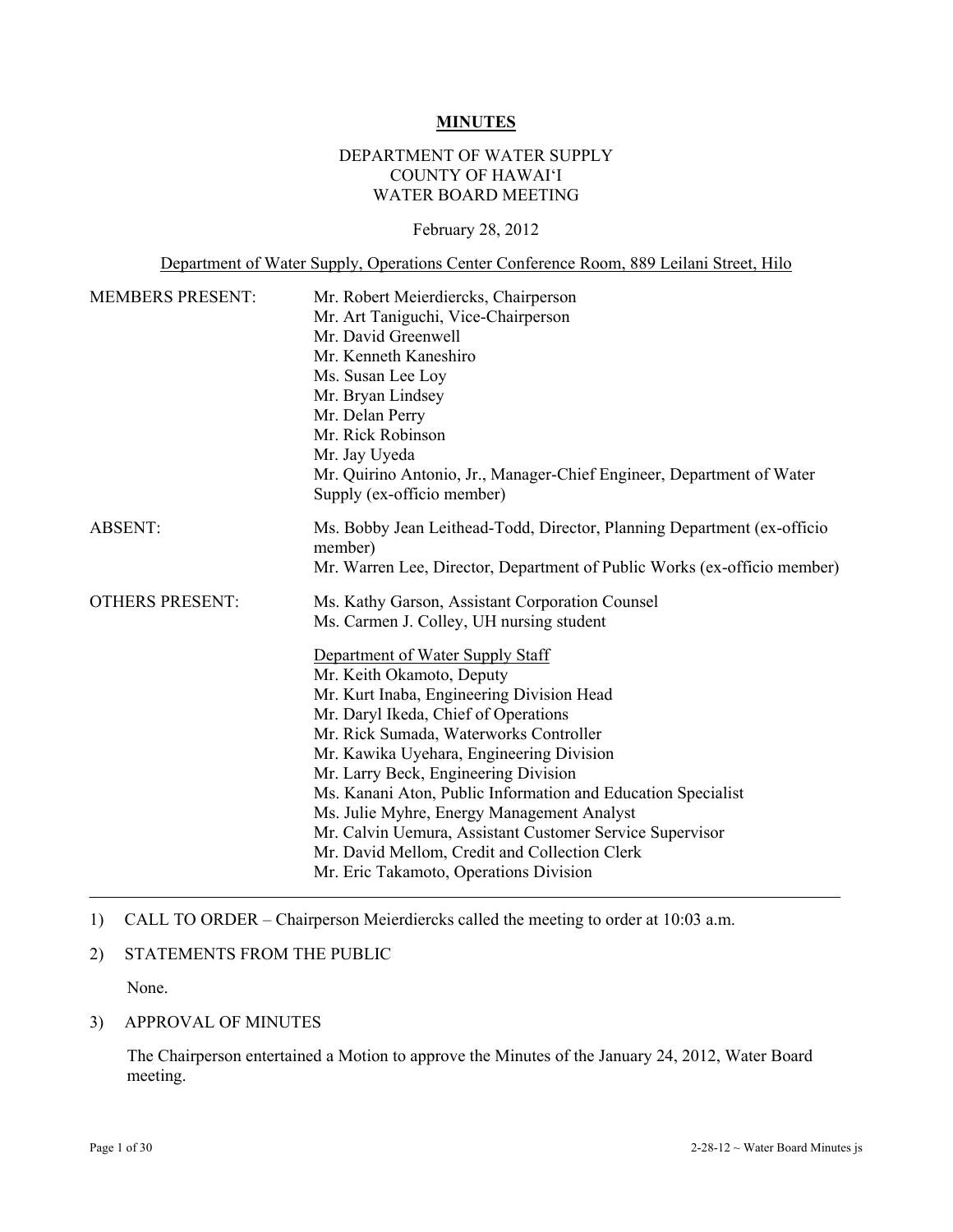ACTION: Mr. Taniguchi moved to approve; seconded by Mr. Greenwell, and carried unanimously by voice vote.

#### 4) APPROVAL OF ADDENDUM AND/OR SUPPLEMENTAL AGENDA **(Note: Addendum requires Roll Call Vote)**

Chairperson Meierdiercks entertained a Motion to add Item 6 B (1), JOB NO. 2011-975, PANA'EWA BOOSTER #1 REPAIR, to the Agenda.

MOTION: Mr. Uyeda moved to approve; seconded by Mr. Perry.

A Roll Call Vote was taken: Messrs. Greenwell, Kaneshiro, Ms. Lee Loy, and Messrs. Lindsey, Perry, Robinson, Taniguchi, Uyeda and Chairperson Meierdiercks voted Aye.

ACTION: Motion carried unanimously with nine (9) Ayes, zero (0) Nays.

5) PUNA:

### A. **JOB NO. 2006-899, CONSTRUCTION OF THE 'ŌLA'A NO. 6 PRODUCTION WELL AND 1.0 MG RESERVOIR:**

The contractor, Isemoto Contracting Company, Ltd., requested a contract time extension of 41 calendar days. This is the fourth time extension request for this project.

| Ext.                                |             |           | Days       |                                                                                                                                                                |
|-------------------------------------|-------------|-----------|------------|----------------------------------------------------------------------------------------------------------------------------------------------------------------|
| #                                   | From (Date) | To (Date) | (Calendar) | Reason                                                                                                                                                         |
|                                     | 5/26/11     | 11/25/11  | 183        | Delays in receiving approval of the Medium<br>Voltage switchgear submittal from HELCO.                                                                         |
|                                     | 11/25/11    | 12/16/11  | 21         | Delay in receiving test electrical power from<br>HELCO.                                                                                                        |
|                                     | 12/16/11    | 1/30/12   | 45         | Additional work required by Post-Contract<br>Documents (PCD) $#8$ and $#9$ .                                                                                   |
|                                     | 1/30/12     | 3/11/12   | 41         | Weather related delays and completion of<br>telemetering phone line by Hawaiian Telcom<br>between the new 'Ola'a #6 tank and Pacific<br>Paradise Gardens tank. |
| Total Days (including this request) |             |           | 290        |                                                                                                                                                                |

The project completion date must be extended due to weather-related delays (22 calendar days) experienced on the project, and the delay (19 calendar days) in completion of the new telemetering phone line between the new 'Ōla'a #6 tank and the Pacific Paradise Gardens tank.

Staff has reviewed the request, and finds that the extension of an additional 41 days is justified.

The Manager-Chief Engineer recommended that the Board grant this contract time extension of 41 calendar days to Isemoto Contracting Company, Ltd., for JOB NO. 2006-899, 'ŌLA'A NO. 6 PRODUCTION WELL AND 1.0 MG RESERVOIR. If approved, the contract completion date will be extended from January 30, 2012 to March 11, 2012.

MOTION: Mr. Perry moved to approve; seconded by Mr. Taniguchi.

Mr. Uyehara, the project engineer, explained that the telemetering line was actually put in at the end of last year, but by the time DWS tested it at the beginning of this year, it was discovered that the telemetering lines were not communicating with each other. As a result, a technician was called in by the contractor to fix the problem. Mr. Uyehara noted that the contractor had actually requested a 40-day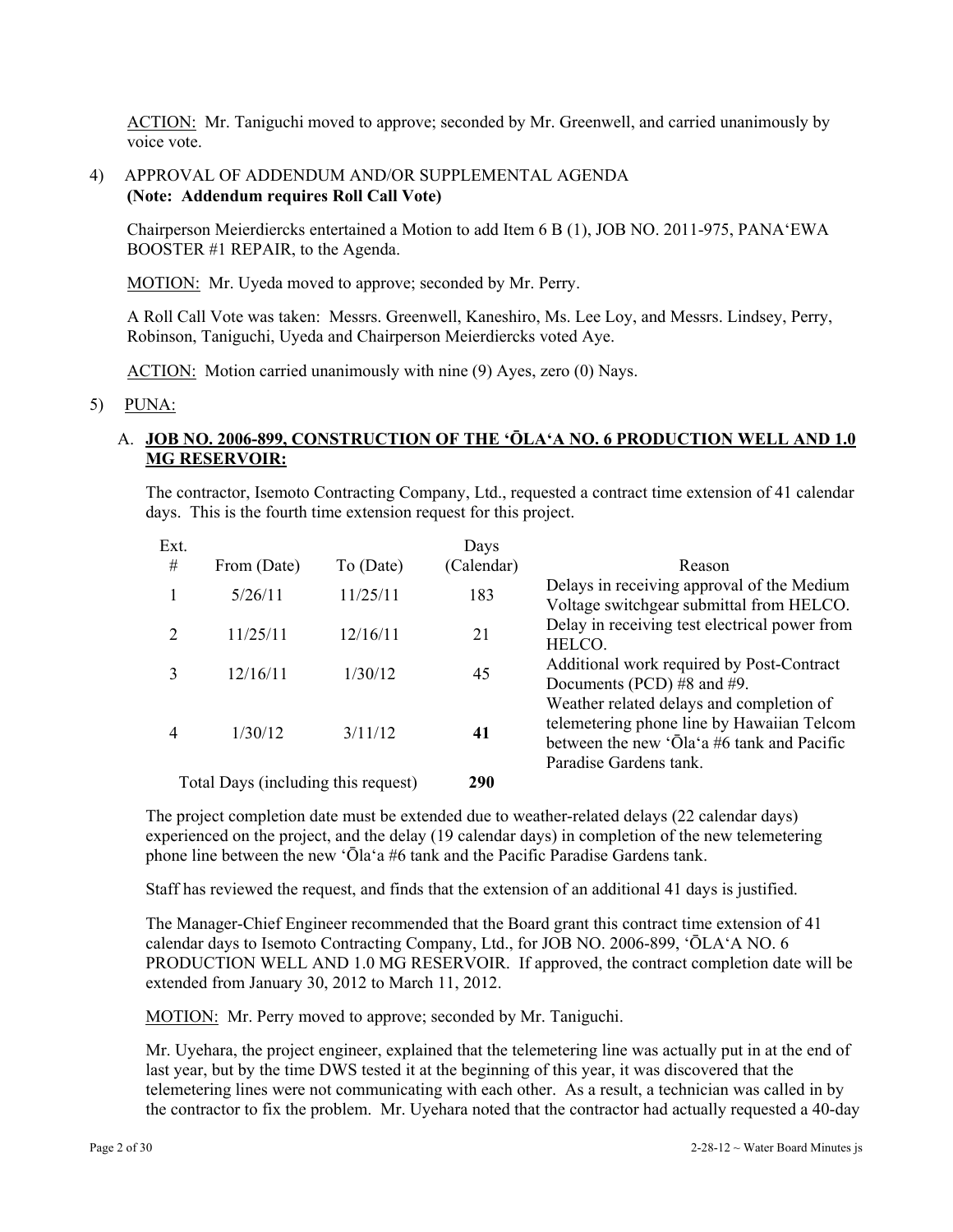extension just to fix the telemetering problem, but DWS pared it down to 19 days, which was considered a reasonable time extension to resolve the issue.

ACTION: Motion carried unanimously by voice vote.

#### 6) SOUTH HILO:

## A. **JOB NO. 2008-940, CONSTRUCTION OF THE KULA'IMANO PRODUCTION WELL AND SUPPORTING FACILITIES PROJECT:**

This project involves outfitting the Kula'imano Well exploratory well into a production well, site grading, motor control/chlorination building, drainage improvements, on-site and off-site electrical improvements, asphalt concrete pavement, and site fencing.

Bids for this project were opened on February 9, 2012, at 2:00 p.m., and the following are the bid results:

| <b>Bidder</b>             | <b>Base Bid Amount</b> | <b>Corrected Bid</b><br>Amount* | <b>Adjusted Bid Amount*</b><br>(for purposes of bid<br>award) |
|---------------------------|------------------------|---------------------------------|---------------------------------------------------------------|
| Isemoto Contracting Co.,  | \$1,905,564.00         | \$1,155,564.00                  | \$1,095,504.80                                                |
| Ltd.                      |                        |                                 |                                                               |
| Site Engineering, Inc.    | \$1,261,900.00         |                                 | \$1,194,587.37                                                |
| Koga Engineering and      | \$2,024,400.00         | \$1,274,400.00                  | \$1,208,204.10                                                |
| Construction, Inc.        |                        |                                 |                                                               |
| Yamada Paint Contracting, | \$1,339,105.00         |                                 | \$1,271,609.75                                                |
| Inc. DBA GW               |                        |                                 |                                                               |
| Construction.             |                        |                                 |                                                               |

\*Bids were adjusted (for the purposes of award) to provide credits for use of Hawaii Products, participation in the State Apprenticeship Program, and were allowed to be corrected because of an obvious mistake, all in accordance with DWS General Requirements and Covenants and the Hawaii Administrative Rules.

#### Project Costs:

|                                              | <b>Total Cost:</b> | <u>\$1,270,000.00</u> |
|----------------------------------------------|--------------------|-----------------------|
| 2) Construction Contingency (9.9%)           |                    | \$114,436.00          |
| 1) Low Bidder (Isemoto Contracting Co. Ltd.) |                    | \$1,155,564.00        |

Funding for this project will be from DWS's C.I.P. Budget and then reimbursed through a Drinking Water State Revolving Fund loan. The contractor will have 360 calendar days to complete this project.

The Manager-Chief Engineer recommended that the Board award the contract for JOB NO. 2008-940, CONSTRUCTION OF THE KULAIMANO PRODUCTION WELL AND SUPPORTING FACILITIES PROJECT, to the lowest responsible bidder, Isemoto Contracting Co., Ltd., for their bid amount of \$1,155,564.00, plus \$114,436.00 for construction contingency, for a total contract amount of \$1,270,000.00. It is further recommended that either the Chairperson or the Vice-Chairperson be authorized to sign the contract, subject to review as to form and legality of the contract by Corporation Counsel.

MOTION: Mr. Kaneshiro moved to approve; seconded by Mr. Uyeda.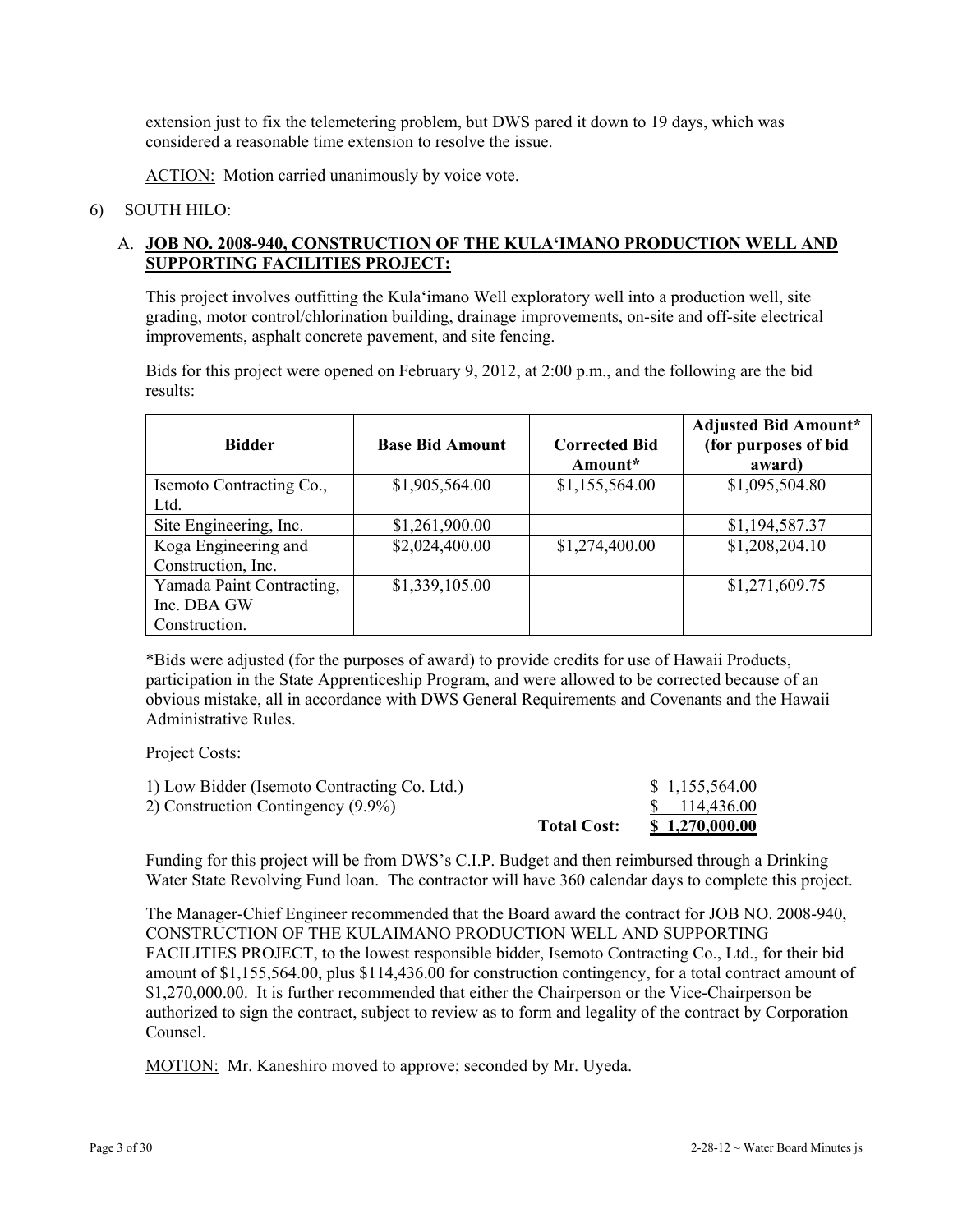Mr. Uyehara explained that there was a sentence in the electrical specifications that told the contractors to include a \$750,000.00 utility allowance, which was not deleted from the bid specifications. Although the deletion of that sentence may have been discussed at the pre-bid meeting, it was never clarified with an official Addendum from the Department, Mr. Uyehara said. When the bids were opened, two of the four contractors included that utility allowance, and two contractors did not include it. The contractors do not need to pay the utility allowance, because DWS is taking the responsibility to work with HELCO and Hawaiian Telcom regarding the power and the phone costs. Corporation Counsel advised DWS that there are HRS sections that allow the Department, when it sees an obvious mistake such as this in a bidder's bid, to adjust it in favor of the purchasing agency, Mr. Uyehara said. He noted the middle column (in the table above), listed as Corrected Bid, along with the column to the right listed as Adjusted Bid Amount, based on the preferences for Hawai'i products and the Apprenticeship program. After doing the math, Isemoto Contracting Co., Ltd. emerged as the low bidder, Mr. Uyehara said.

Mr. Robinson asked if the 360 days listed to complete the project makes any allowances for time extension requests.

The Manager-Chief Engineer said the Department does allow for delays involving the utility companies, when setting the completion date for contracts.

Mr. Robinson asked whether the contract will require a penalty if the contract goes over 360 days.

The Manager-Chief Engineer said DWS will make clear to the general contractor and the utility company that the project needs to be completed in 360 days.

Mr. Uyehara said that HELCO has already been at the well site, digging holes for the new power poles.

The Manager-Chief Engineer said that DWS had signed an agreement with HELCO to proceed, even before the project went out to bid.

Mr. Inaba said that DWS was not eager to give the contractor more time than is needed; the time estimate for this project is a good estimate. However, there may be unforeseen delays, such as weather delays or utility delays. Other government agencies have the same issues with the utilities that DWS has, Mr. Inaba observed. Typically, DWS has no control over the utilities' schedules, although DWS tells them when the Department wants the utilities to come in. It is a moving target among other variables like lengthy periods of rain, etc. that may force the utilities to reschedule their installations. Meanwhile, DWS is actively working to improve communications with the utilities, to make sure the timing is right. Communications with HELCO have improved dramatically in the last several months, Mr. Inaba said.

The Manager-Chief Engineer said that DWS has had several meetings with HELCO recently, including one meeting with the president of HELCO regarding the time extension issue. DWS came away from that meeting with the impression that communications had markedly improved regarding issues like time extensions – and that HELCO values DWS as a good customer.

Mr. Uyehara said that he wanted to invite HELCO and Hawaiian Telcom to DWS's pre-construction meetings, to ensure that everybody is on the same page (and the same schedule) from the start.

Mr. Greenwell said that he knew of a private well system where the contractor is being held firmly to the date of completion; the contractor's feet are being held to the fire and the contractor is going to end up paying liquidated damages. This well system is a private one which will eventually be turned over to DWS. Mr. Greenwell said that by contrast, it seems that with DWS projects, contractors always get time extensions and nobody is held accountable. He quipped that it was almost like the contractors have a form letter in their offices that they pull out and hand to DWS. Mr. Greenwell asked why there are so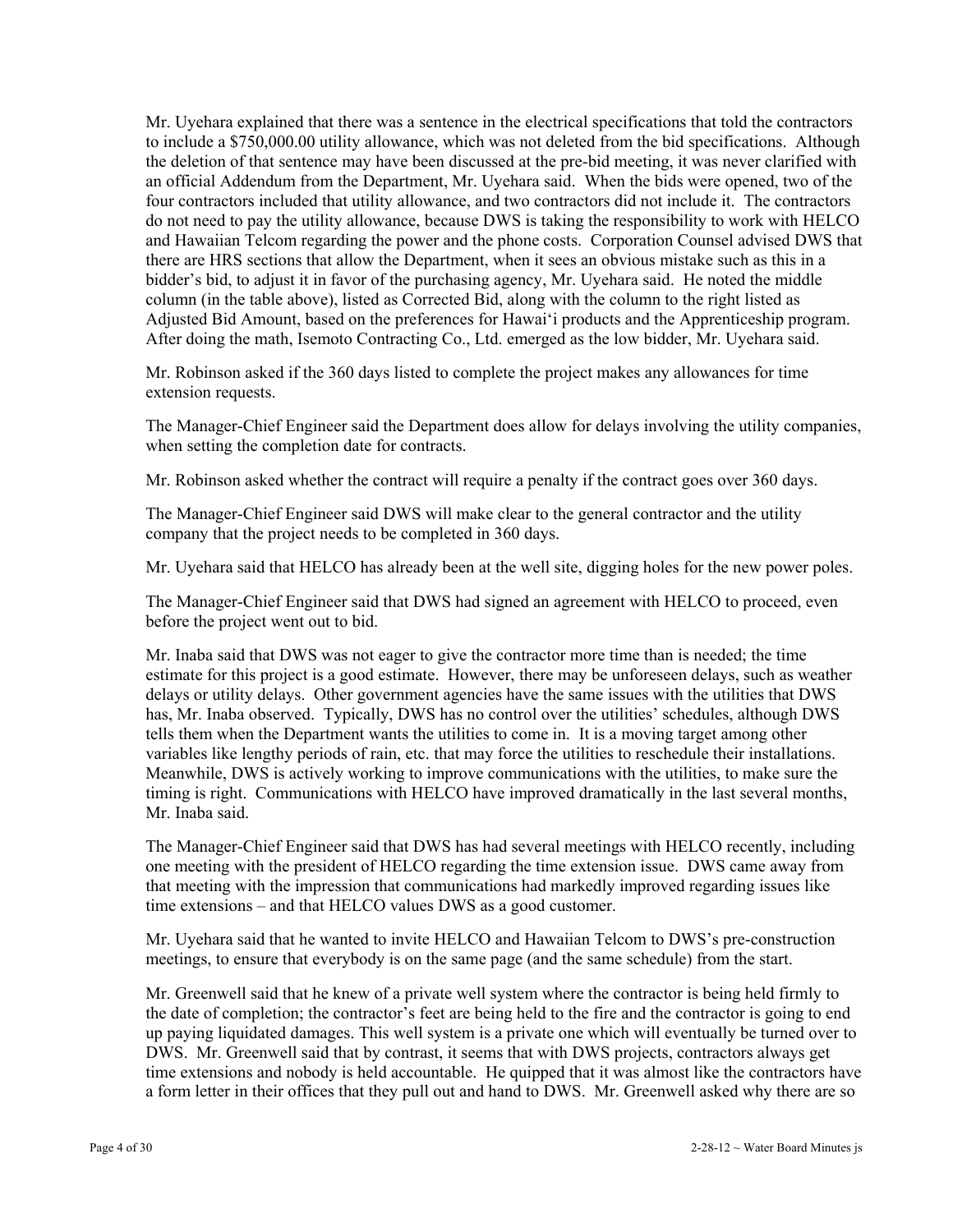many time extensions with DWS, while contractors doing private projects like the one he knows may be required to pay liquidated damages.

The Manager-Chief Engineer said that DWS is working to make sure that any time extension requests are justified, and the Department will hold contractors' feet to the fire and charge them liquidated damages as provided for in the contract. He agreed that DWS cannot be too lax about these matters, so if a contractor lacks good justification for a time extension, DWS will charge them liquidated damages.

The Deputy noted that DWS has assessed liquidated damages in the past, and does monitor time extensions. He cited the example of a project in Honomū where the contractor exceeded the contract time, and had no justifiable reason for a time extension. That contractor ended up paying \$72,000.00 in liquidated damages. Instances like this have been handled administratively, so assessments of liquidated damages tend not to come before the Board. He assured the Board that DWS does not give time extensions to everybody.

The Manager-Chief Engineer needs to make sure that time extension requests are justified. In the case when the request is not justifiable, DWS will either negotiate with the contractor, or refuse to grant the time extension. DWS will work with the contractor on those things, he added.

Mr. Taniguchi suggested that the Department show how much liquidated damages a contractor will need to pay; since he has been on the Board he has never seen anything about a contractor paying liquidated damages. Coming from the private sector, Mr. Taniguchi observed that contractors who borrow from the banks to do projects lose money when they fail to finish on time. He said DWS should be acting in the same manner as the private sector. Mr. Taniguchi asked whether the State Revolving Fund money would be jeopardized if the project is not finished in a timely manner.

Mr. Uyehara said no, the funds would not be jeopardized for the Kula'imano project because DWS has not yet entered into an agreement.

The Manager-Chief Engineer said that DWS would tighten up the requirements. He noted that on the Palani Transmission project, DWS has already executed liquidated damages.

Mr. Uyeda asked whether the Kula'imano project was similar to the 'Ōla'a project discussed earlier, in terms of equipment. He asked whether this project would involve medium-voltage, switchgear equipment, etc.

Mr. Inaba said yes, the equipment would be similar.

Mr. Uyeda said that then, what DWS has learned on the 'Ōla'a project can be applied to the Kula'imano project.

Mr. Uyehara said yes, especially regarding the switchgear review process with HELCO; DWS will work with HELCO right off the bat.

The Manager-Chief Engineer said that DWS will begin discussing details like this at the preconstruction meetings, to which HELCO will be invited. This will let HELCO know what kind of equipment will be installed on-site, and help alleviate issues regarding whether the power that HELCO provides is sufficient to meet the requirements of the equipment.

Mr. Perry said that the Board should be briefed on things like liquidated damages, etc. This would be good information for the Board to have.

Ms. Lee Loy noted that Mr. Inaba said that DWS built in time for weather delays, etc. into the 360 days for the Kula'imano project.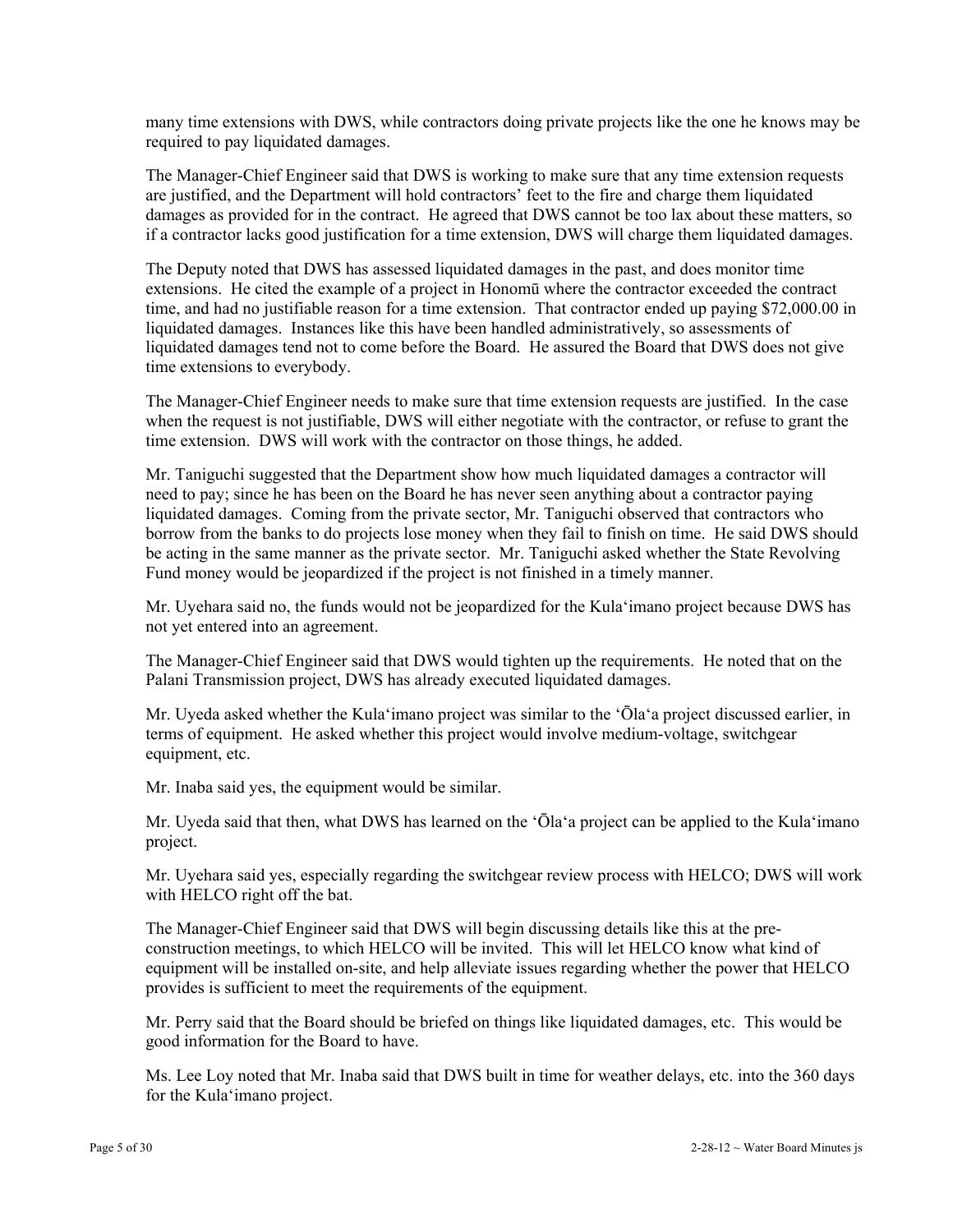Mr. Inaba said yes, if all goes well, the project should be completed in 360 days. DWS does not want to give additional time up front for unforeseeable things. DWS documents rain delays, so that if in the end the contractor needs additional days, it will have been on record that the contractor could not work due to rain, etc.

Ms. Lee Loy asked whether time was built into the 360 days in this bid regarding getting grading and grubbing permits or other permits.

Mr. Inaba said yes, the plans are at the point where the contractor should be able to submit them to the departments or agencies to get the permits.

Ms. Lee Loy said that the information that DWS provides is very helpful; it would be perfect if information regarding the assessment of liquidated damages could be included in the project summaries that DWS provides. This would help the Board see the larger picture, she said.

Chairperson Meierdiercks said that he wanted the Board to understand that the matter at hand was the *awarding* of the Kula'imano project. He asked whether DWS anticipates protests from contractors, if the Board approves this award today.

Mr. Uyehara said no, he did not think so.

Mr. Inaba explained that there were concerns from the low bidders regarding the utility allowance that was erroneously included (and subsequently removed). One low bidder informed DWS that if the utility allowance had been required, that low bidder would have had to withdraw their bid.

Chairperson Meierdiercks said he just wanted to make sure that DWS would not be seeing a protest due to DWS's error.

Mr. Inaba said he did not expect a protest.

The Manager-Chief Engineer said that the other bidders were all informed of these adjustments.

Mr. Meierdiercks asked what the award date would be.

The Manager-Chief Engineer said the date for the award would be today, if the Board approves it.

Mr. Uyehara noted that there are 45 days from the date of the award to execute the contract.

Mr. Kaneshiro turned to the subject of the Hawai'i products preference, and asked whether DWS monitors contractors' use of Hawai'i products.

Mr. Uyehara said that DWS monitors it through the contractors' submittals, which specify which Hawai'i-originated materials the contractor plans to use in the project.

Mr. Kaneshiro asked if DWS monitors the use of Hawai'i products; he asked if there were any checks and balances to ensure the contractor actually uses Hawai'i products.

Mr. Inaba noted that the Hawai'i products preference differs from the preference regarding the Apprenticeship program, in that contractors only take a portion of their bid on the actual Hawai'ioriginated material that the contractor intends to use. This means that the contractor only gets a percentage off of that quantity of material that the contractor is using. By contrast, the contractor gets to take five percent off the *entire bid* in the case of the Apprenticeship program preference. Therefore, the Hawai'i products preference means a much smaller reduction in the contractor's bid price.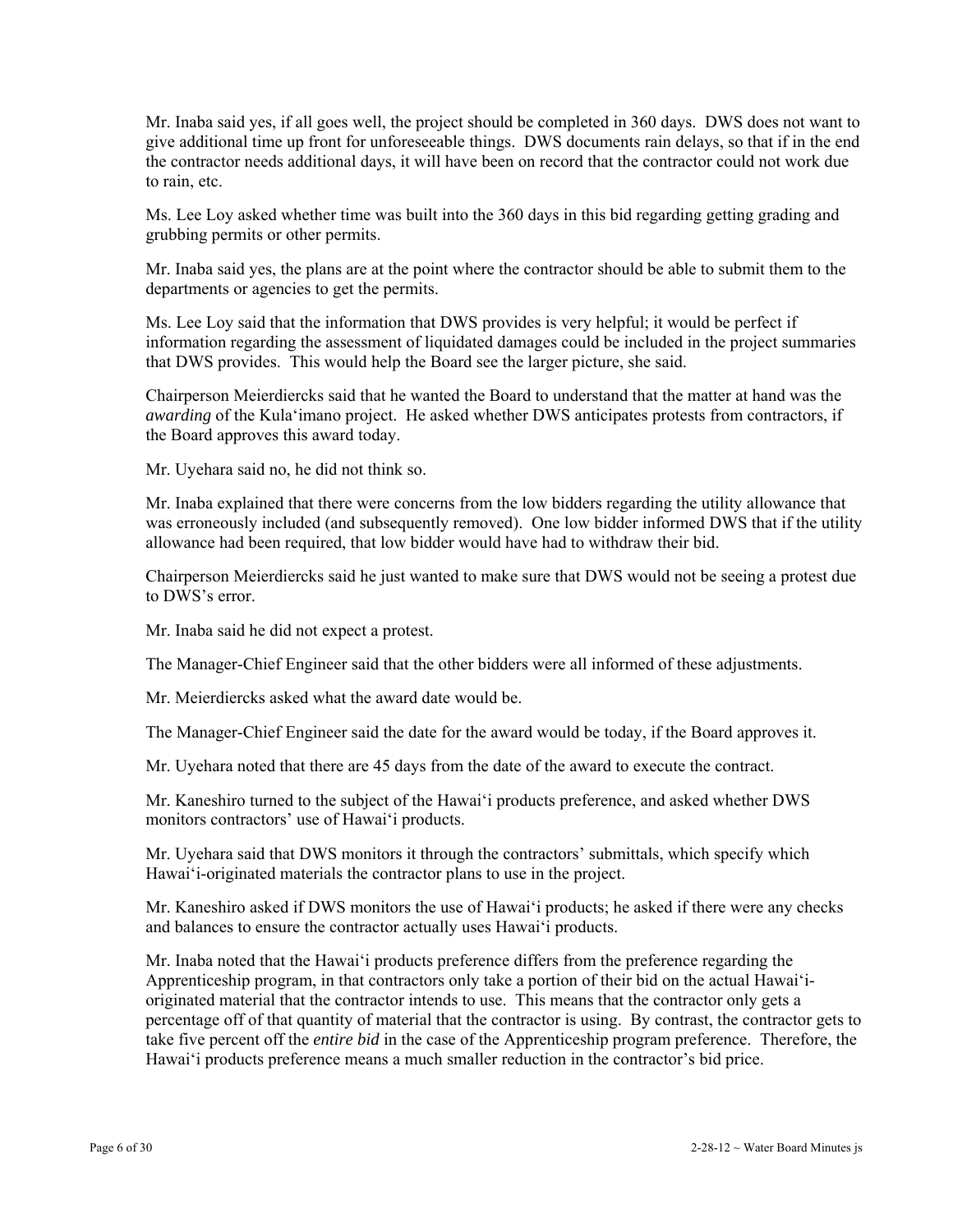The Deputy said that the way DWS monitors the use of Hawai'i products is by requiring submittals for whatever products or materials the contractor uses on the project; the contractor identifies the supplier of that particular product or material. For example, a contractor may say in his submittal that he is using aggregate from Yamada Quarry; that is fine. However, DWS does not go so far as to observe the truck getting filled or depositing the material on the site. DWS takes the submittal, reviews the source of the material and other specifications of the material itself. If all of the submittals look legitimate, this creates a paper trail to put into the project file. That is as far as DWS takes the monitoring, he added.

The Manager-Chief Engineer asked whether, during the review of the submittals, DWS requires some kind of certification letter from the supplier that attests that the products that they are supplying are Hawai'i products.

The Deputy and Mr. Inaba said no.

The Manager-Chief Engineer asked whether DWS knows by looking at the submittals whether or not the material being supplied is a Hawai'i product.

Mr. Inaba said yes, when the contractor says that they will be using, for example, base course from Yamada, the contractor gets a submittal from Yamada confirming that this is the material he is supplying, etc.

ACTION: Motion carried unanimously by voice vote.

## B. **JOB NO. 2011-975, PANA'EWA BOOSTER #1 REPAIR:**

The contractor, Derrick's Well Drilling & Pump Services, LLC, requested a contract time extension of 41 calendar days. This is the first time extension request for this project. Information on the time extension request is detailed below:

| Ext.<br>$\#$                        | From (Date) | To (Date) | Days<br>Calendar) | Reason                                                                                                  |
|-------------------------------------|-------------|-----------|-------------------|---------------------------------------------------------------------------------------------------------|
|                                     | 2/28/12     | 4/9/12    | 41                | Modifications to the existing discharge head<br>by previous contractor require complete<br>replacement. |
| Total Days (including this request) |             |           |                   |                                                                                                         |

The project completion date must be extended, due to modifications to the existing discharge head by the previous contractor, requiring complete replacement. Replacement of the discharge head was not within the project's original scope of work, requiring additional time for fabrication and delivery.

Staff has reviewed the request, and finds that the extension of 41 calendar days is justified.

The Manager-Chief Engineer recommended that the Board grant this contract time extension of 41 calendar days to Derrick's Well Drilling & Pump Services, LLC, for JOB NO. 2011-975, PANA'EWA BOOSTER #1 REPAIR. If approved, the contract completion date will be extended from February 28, 2012, to April 9, 2012.

MOTION: Mr. Taniguchi moved to approve; seconded by Mr. Perry.

Mr. Ikeda suggested that the Items  $6B$  and  $6B(1)$  be taken up at the same time, so that staff can explain both of them together.

Chairperson Meierdiercks said this was fine, but the two Items would need two separate votes.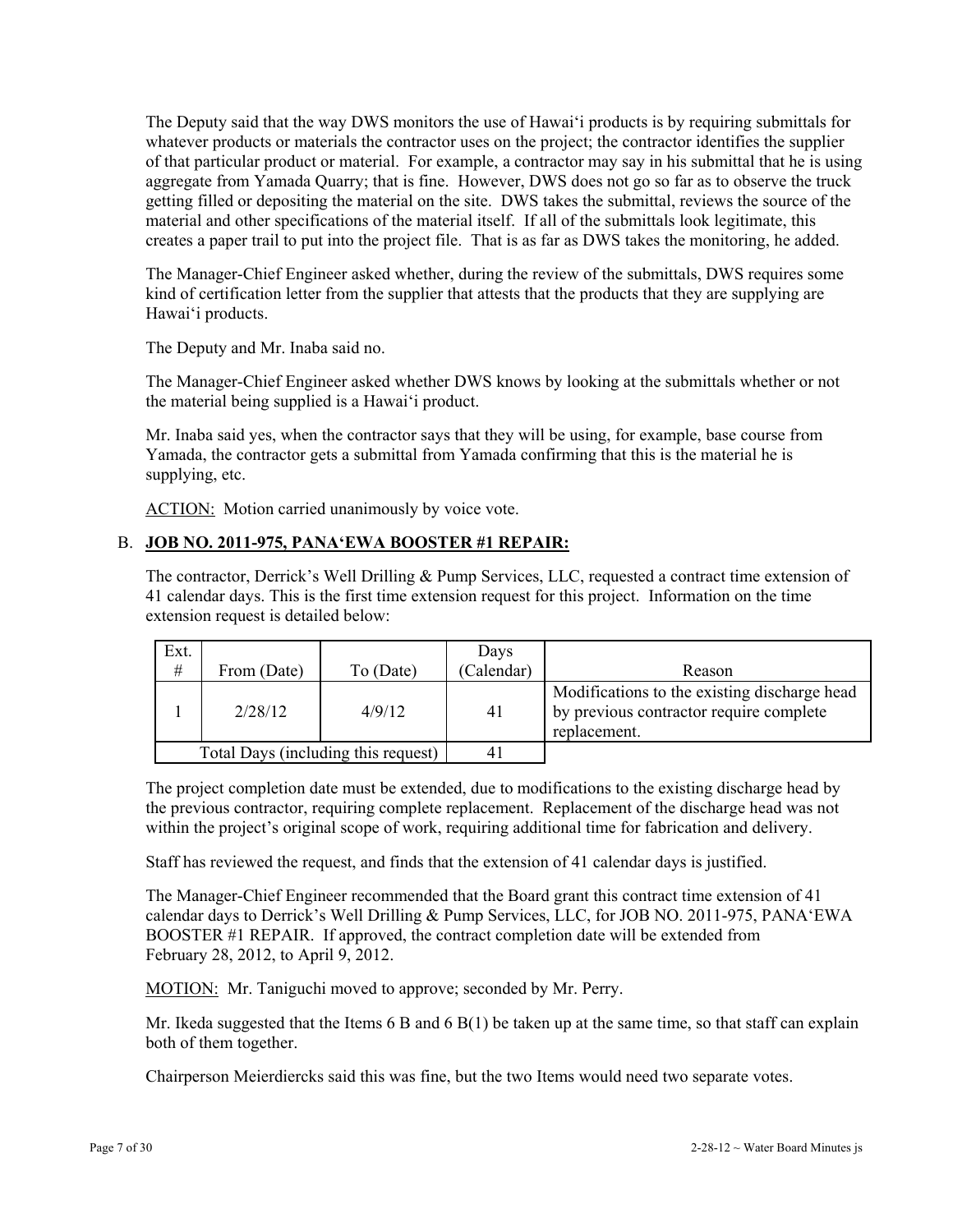The Manager-Chief Engineer explained that this is a repair project. In the course of doing the repairs, it was discovered that the discharge head was not properly aligned with the pump head, or with the pump itself. The decision was to replace the existing discharge head; the 41 days listed here include the fabrication and delivery of the discharge head.

Mr. Young said the discharge head was irreparable. He noted that it is not unusual to have to replace the discharge head due to rust, etc. The discharge head in this case was warped and could not be repaired. He said the contractor needs the extra time to order the discharge head, get it fabricated and then delivered. DWS will also need the additional funds requested in Item 6 B(1) to cover the cost, he added.

Mr. Ikeda noted a discrepancy in the contractor's time extension request letter; the number of days is listed in the letter as 40 days, but the correct number of days is 41.

Mr. Taniguchi asked about the reference to the previous contractor making modifications to the existing discharge head.

Mr. Young said that actually took place nine years ago. The existing discharge head was more than 30 years old, he added.

Ms. Lee Loy asked why this project was not listed on the Monthly Progress Report. She also asked by what percent the project was away from completion.

The Deputy said the Monthly Progress Report only lists C.I.P. projects, i.e., capital improvement projects that DWS plans and budgets for. This project is a repair project, whereby something broke and DWS needed to fix it; it is not something the Department puts on the C.I.P. Budget. This project involves something that needs to be fixed, so it comes under the jurisdiction of Operations and Maintenance.

Mr. Young said that the project is about halfway towards completion.

Mr. Greenwell asked whether the 41 days will affect anyone as far as service.

Mr. Young said that DWS has two booster pumps working as a backup, and DWS is urging the contractor to expedite things. He confirmed that so far this has not affected service.

ACTION: Motion carried unanimously by voice vote.

#### B**(**1**) JOB NO. 2011-975, PANA'EWA BOOSTER #1 REPAIR:**

The contractor, Derrick's Well Drilling & Pump Services, LLC, is requesting a contract change order to replace the discharge head for Pana'ewa Booster #1. The replacement cost, including taxes, shipping and delivery is \$12,000.00. The available contingency for this project is \$2,497.95. DWS staff has reviewed the proposal and finds it acceptable and therefore, is requesting that the Board approve an additional \$9,502.95 in contingency from the CIP budget to allow the replacement of the discharge head.

| <b>Original Contract Amount:</b>       | \$24,979.50 |
|----------------------------------------|-------------|
| Original Contingency amount:           | \$2,497.95  |
| <b>Additional Contingency request:</b> | \$9,502.05  |
| <b>Revised Contract amount:</b>        | \$36,979.50 |

RECOMMENDATION: It is recommended that the Board approve an increase in contingency of \$9,502.05 to Derrick's Well Drilling and Pump Services, LLC, for JOB NO. 2011-975, PANA'EWA BOOSTER #1 REPAIR.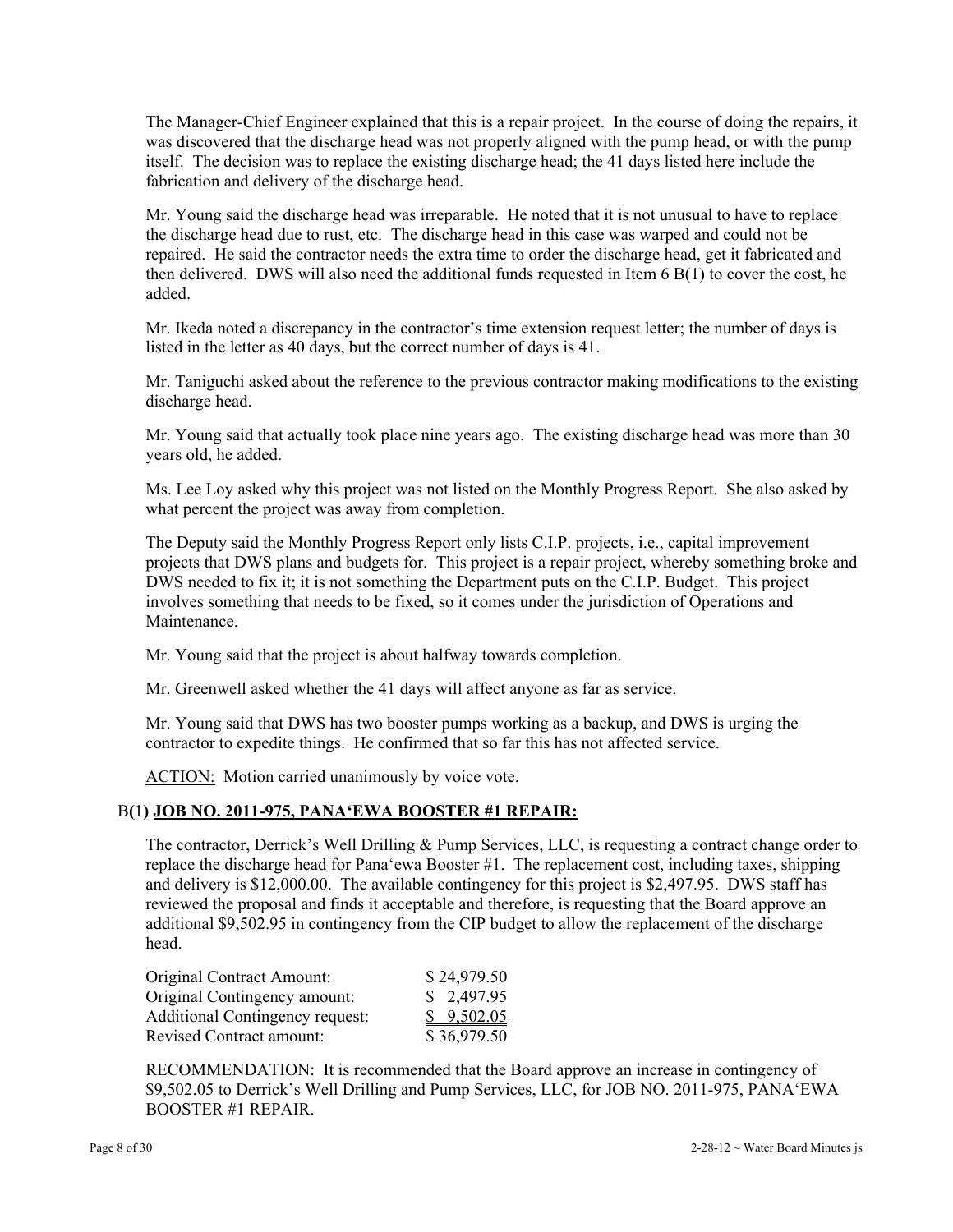MOTION: Mr. Taniguchi moved to approve; seconded by Mr. Robinson.

The Manager-Chief Engineer noted that the total cost for the additional work is \$12,000.00, which includes the existing contingency of \$2,497.95, which was insufficient. Therefore, the additional \$9,502.05 in contingency is being requested.

ACTION: Motion carried unanimously by voice vote.

## C. **JOB NO. 2002-802: PI'IHONUA RESERVOIR NO. 2 REPLACEMENT:**

The contractor, Isemoto Contracting Co, Ltd., requested a time extension of 38 calendar days. This request is for additional time to make up for days that the contractor could not work due to inclement weather.

Staff has reviewed the request and finds the 38 calendar days are justified.

| Ext<br>#                            | From (Date) | To (Date) | Days<br>(Calendar) | Reason                                                                                                                                                  |
|-------------------------------------|-------------|-----------|--------------------|---------------------------------------------------------------------------------------------------------------------------------------------------------|
| 1                                   | 12/28/2010  | 11/8/2011 | 315                | Days required to order the MCC, and<br>complete the remainder of the project<br>including demolition of the existing<br>facilities.                     |
| $\mathcal{D}_{\mathcal{L}}$         | 11/8/2011   | 3/26/2012 | 139                | Days required to take delivery and install the<br>MCC, and complete the remainder of the<br>project including demolition of the existing<br>facilities. |
| 3                                   | 3/26/2012   | 4/17/2012 | 38                 | Rain-out Days                                                                                                                                           |
| Total Days (including this request) |             | 492       |                    |                                                                                                                                                         |

This is the third time extension request.

The Manager-Chief Engineer recommended that the Board approve a contract time extension to Isemoto Contracting Co., Ltd., of thirty-eight (38) calendar days from March 26, 2012, to May 3, 2012, for JOB NO. 2002-802, CONSTRUCTION OF THE PI'IHONUA RESERVOIR NO. 2 REPLACEMENT.

MOTION: Mr. Taniguchi moved to approve; seconded by Mr. Perry.

Mr. Inaba said the rain delays took place in November and December, whose rainfall was of biblical proportions.

ACTION: Motion carried unanimously by voice vote.

# 7) HĀMĀKUA:

#### A. **JOB NO. 2011-979, HONOKA'A DEEPWELL REPAIR:**

This project generally consists of the replacement of the existing submersible pump, motor, column assembly, cable and appurtenances.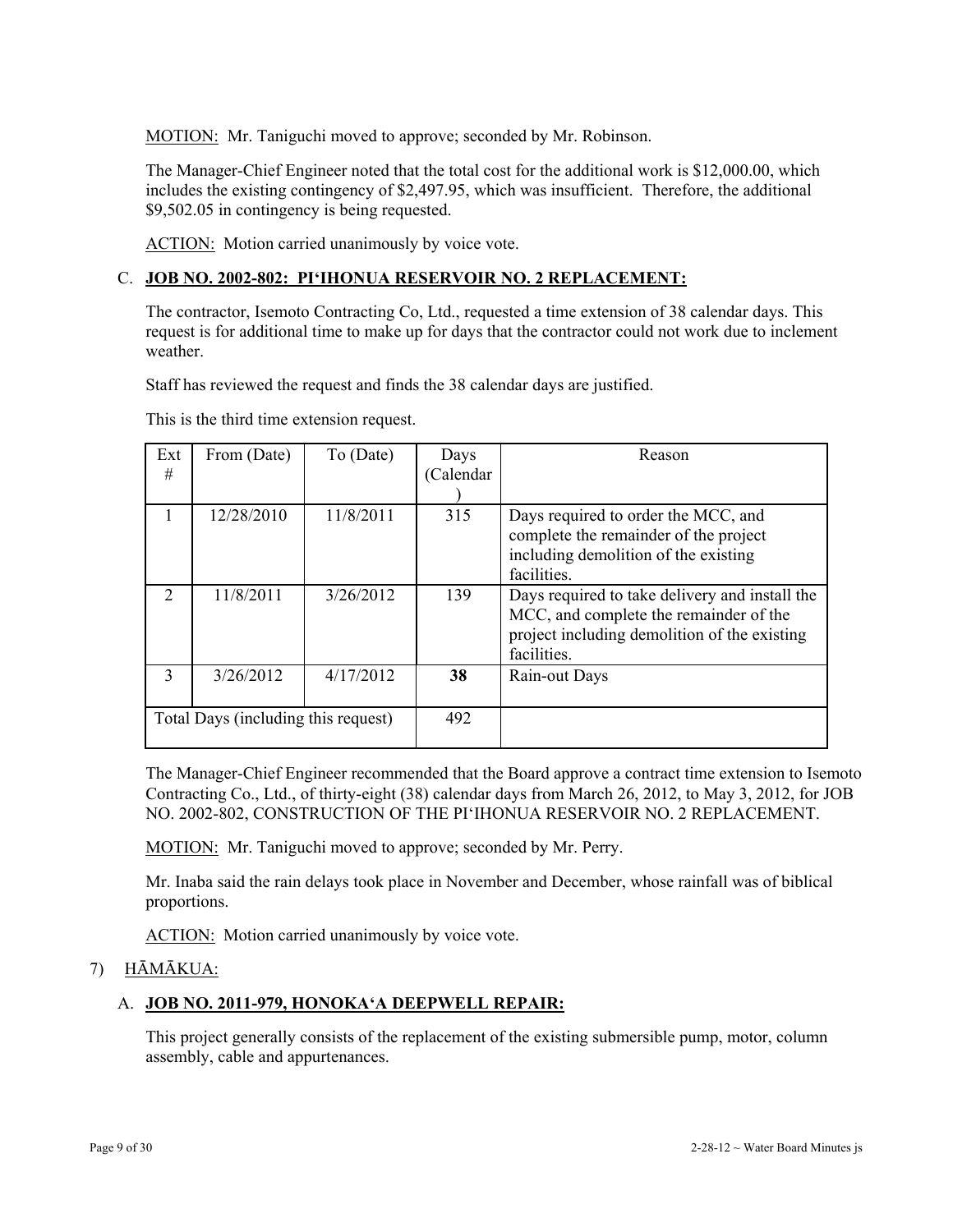Bids for this project were opened on February 9, 2011, at 3:00 p.m., and the following are the bid results:

| <b>Bidder</b>                                | <b>Bid Amount</b> |
|----------------------------------------------|-------------------|
| Beylik Drilling & Pump Service, Inc.         | \$129,000.00      |
| Derrick's Well Drilling & Pump Services, LLC | \$129,284.31      |
| Water Resources International, Inc.          | \$176,109.00      |

Project Costs:

| 1) Low Bidder (Beylik Drilling & Pump Service, Inc.) |                    | \$129,000.00 |
|------------------------------------------------------|--------------------|--------------|
| 2) Contingencies                                     |                    | \$12,900.00  |
|                                                      | <b>Total Cost:</b> | \$141,900.00 |

Funding for this project will be from DWS's C.I.P. Budget under Deepwell Pump Replacement. The contractor will have 180 calendar days to complete this project. The Engineering estimate for this project was \$96,800.00.

The Manager-Chief Engineer recommended that the Board award the contract for JOB NO. 2011-979, HONOKA'A DEEPWELL REPAIR, to the lowest responsible bidder, Beylik Drilling & Pump Service, Inc., for their bid amount of \$129,000.00, plus \$12,900.00 for contingencies, for a total of \$141,900.00. It is further recommended that either the Chairperson or the Vice-Chairperson be authorized to sign the contract, subject to review as to form and legality by Corporation Counsel.

MOTION: Mr. Perry moved to approve; seconded by Mr. Greenwell.

The Manager-Chief Engineer noted that this was a well that DWS took over from the State. It was not working properly, so DWS had to go out to bid to repair the well.

Mr. Greenwell expressed misgivings that the 180 days requested to do the project might be excessive.

The Manager-Chief Engineer said there were a number of steps involved.

Mr. Young explained that the pump would have to be custom-made, assembled and tested. DWS gets put into a queue for the manufacturing and the testing, so it can be three or four months before a pump is delivered to DWS.

Mr. Uyeda asked whether the pump had been pulled out already.

Mr. Young said it had not been pulled out yet.

Mr. Uyeda said that there is a potential for more costs, depending on what they find once the pump is pulled out.

Mr. Young confirmed this.

Mr. Uyeda said that this contract is just for the pump; he noted that there may be additional costs arising from yet-unknown factors.

The Manager-Chief Engineer said that DWS ran this well during an emergency about a year ago, and the well ran for about three days until the emergency was lifted. He said the problem is basically with the pump, and DWS has no reason to suspect any other damage to the well, such as to the casings, etc.

Mr. Robinson asked why the State drilled the well.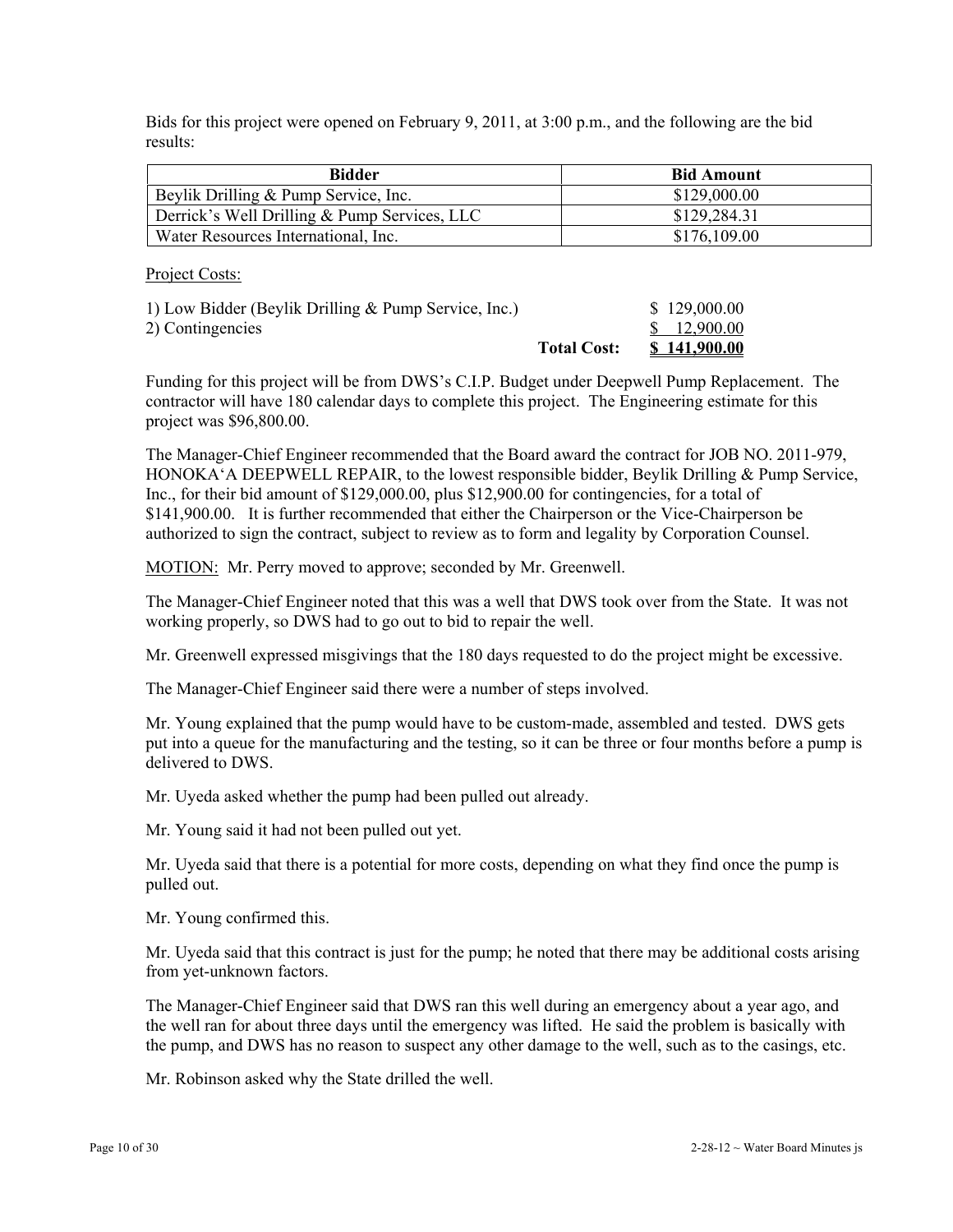The Manager-Chief Engineer said the well was drilled at a time when the State had funding for well drilling, and as a result, a lot of well drilling was done back then. Today, the State does not have that kind of funding, and most of the well drilling is done by DWS and individual developers. The reason the State did the drilling at the time was due to State projects in the vicinity, such as an expansion of the Hospital. For that, they needed an additional well, he said. The Manager-Chief Engineer noted that the State also drilled a well in Waimea, which DWS has since taken over. That well was also drilled because of State projects in the area.

Mr. Kaneshiro asked about the discrepancy between the Engineering estimate of \$96,800.00, while the award requested is for \$129,000.00.

Mr. Young said there was an Addendum that addressed shipping the pump back.

Mr. Takamoto said it was for shipping the pump and motor back in the event that there were any problems; this was an Addendum that was not included in the version he submitted.

Mr. Young said that inspection services were not accounted for; the engineering estimate goes out before the project is put out to bid. Therefore, the engineering estimate is really a rough estimate. DWS does not know how the bidders will bid; sometimes the bidding is aggressive and sometimes the bids are much higher. DWS bases its engineering estimates on past practices, so it can never get it exactly right.

The Manager-Chief Engineer said the engineering estimate and the award amount are still in the same ballpark.

Mr. Young said it is really difficult to make an estimate in the case of repairs, because there are so many factors involved.

ACTION: Motion carried unanimously by voice vote.

8) NORTH KONA:

## A. **SECOND AMENDMENT TO WATER AGREEMENT: KOHANAIKI SHORES, LLC, PALAMANUI GLOBAL HOLDINGS, LLC, AND WATER BOARD:**

Kohanaiki Shores, LLC, Palamanui Global Holdings, LLC, and the Water Board and/or their predecessors in interest ("The Parties") entered into an agreement dated June 15, 1999, relating to the development of water sources in North Kona. A First Amendment to the Water Agreement was entered into on January 11, 2007. Water quality issues have arisen with respect to the water sources that were the subject of this agreement. The parties now wish to enter into a Second Amendment to the Water Agreement that addresses those concerns.

Ms. Garson said that Ms. Lee Loy was asking to recuse herself from this Item.

Ms. Lee Loy explained that the law office for which she worked handled a number of legal matters for Kohanaiki and the adjacent property at 'O'oma, so she was asking to be recused.

Chairperson Meierdiercks asked that a notation be made into the Minutes to that effect.

Ms. Garson said that she was asking for this Item to be deferred to next month's meeting; the parties are still in negotiations.

ACTION: Mr. Taniguchi moved to defer this Item to next month's meeting; seconded by Mr. Uyeda. Motion carried with eight (8) Ayes; one (1) recused (Ms. Lee Loy).

#### 9) MISCELLANEOUS: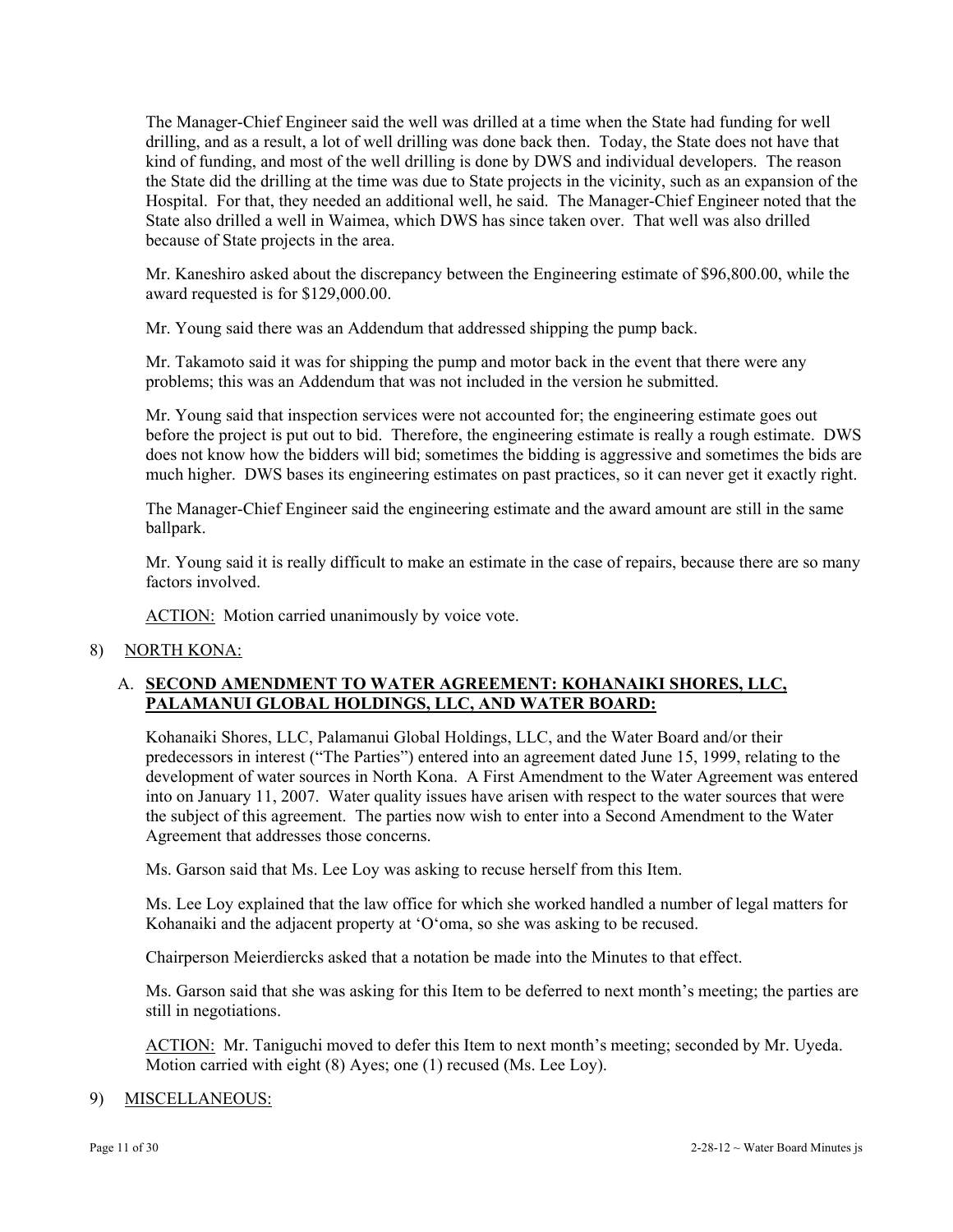## A. **DEDICATION OF WATER SYSTEMS**:

The Department received the following documents for action by the Water Board. The water systems have been constructed in accordance with the Department's standards and are in acceptable condition for dedication.

The Department received the following documents for action by the Water Board. The water systems have been constructed in accordance with the Department's standards and are in acceptable condition for dedication.

#### **1. LICENSE NO. 764**

 (Non-Exclusive Right) (Benefit (B) Lālāmilo Offsite Water Systems and New Lālāmilo 1.0 MG Reservoir Licensor: State of Hawai'i, Department of Hawaiian Home Lands Tax Map Key: (3) 6-6-001:077 portion Final Inspection Date: *TBA* Water System Cost: *TBA*

## **2. GRANT OF EASEMENT AND BILL OF SALE**

 Nakahara Commercial Subdivision Subdivision Application No. 08-000821 Grantor/Seller: S NAKAHARA, LLC Tax Map Key: (3) 6-5-007:006 E.W.O.: e12-008 No. of Lots: 2 Zoning: CG-7.5 Facilities Charge: \$5,500.00 Date Paid: 01/12/2012 Final Inspection Date: 12/23/2011 Water System Cost: \$47,370.00

**3. HILO HILLSIDE ESTATES, PHASE I** 

a.) **BILL OF SALE** (Off-site Water System) Seller: Moaniala Holdings, LLC

 b.) **BILL OF SALE** (Off-site Water System) Seller: Moaniala Holdings, LLC

c.) **GRANT OF EASEMENT**

Grantors: Grant Tadao Kobayashi and Charlotte Kobayashi Graham

 Subdivision Application No. 93-000090 Tax Map Key: (3) 2-4-008: 014 portion Grantor/Seller: Moaniala Holdings, LLC No. of Lots: 143 Zoning: RA-1a

 *Note: These documents are associated with the same project that was placed on the Water Board Agenda of November 22, 2011. The Facilities Charge and Water System Cost were included in that dedication (i.e., \$319,000.00 and \$529,680.00, respectively.)*

The Manager-Chief Engineer recommended that the Water Board accept these documents subject to the approval of the Corporation Counsel, and that either the Chairperson or the Vice-Chairperson be authorized to sign the documents.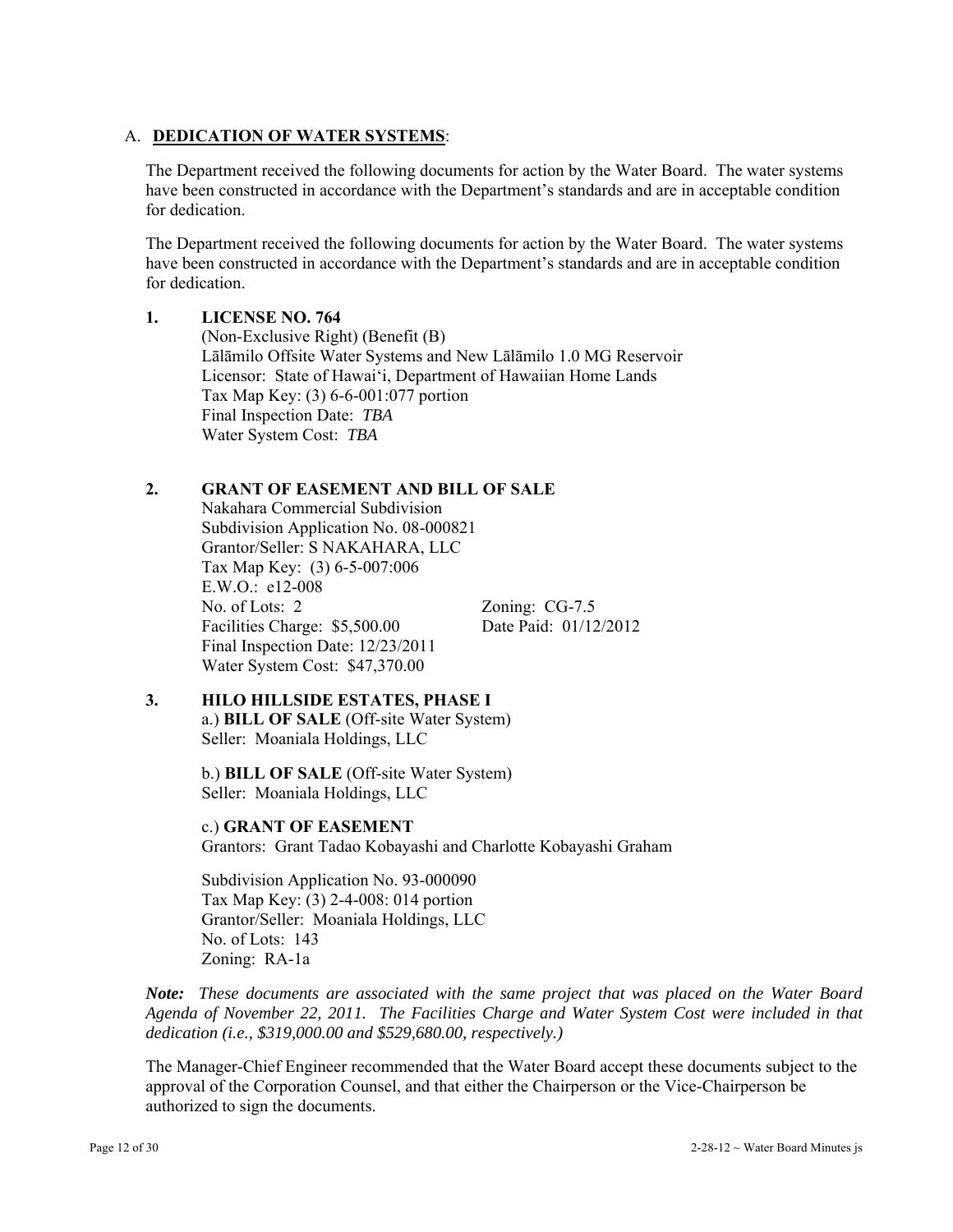Chairperson Meierdiercks said that the Board would vote on each of the above items separately, since Ms. Lee Loy planned to recuse herself from some of the items.

#### **1. LICENSE NO. 764**

 (Non-Exclusive Right) (Benefit (B)) Lālāmilo Offsite Water Systems and New Lālāmilo 1.0 MG Reservoir Licensor: State of Hawai'i, Department of Hawaiian Home Lands Tax Map Key: (3) 6-6-001:077 portion Final Inspection Date: *TBA* Water System Cost: *TBA*

Mr. Inaba requested that this one be deferred to next month's meeting.

Chairperson Meierdiercks said Ms. Lee Loy was recusing herself from this item.

ACTION: Mr. Robinson moved to defer; seconded by Mr. Taniguchi. Motion carried with eight (8) Ayes; one (1) recused (Ms. Lee Loy).

### **2. GRANT OF EASEMENT AND BILL OF SALE**

 Nakahara Commercial Subdivision Subdivision Application No. 08-000821 Grantor/Seller: S NAKAHARA, LLC Tax Map Key: (3) 6-5-007:006 E.W.O.: e12-008 No. of Lots: 2 Zoning: CG-7.5 Facilities Charge: \$5,500.00 Date Paid: 01/12/2012 Final Inspection Date: 12/23/2011 Water System Cost: \$47,370.00

ACTION: Mr. Kaneshiro moved to accept; seconded by Mr. Perry, and carried unanimously by voice vote.

### **3. HILO HILLSIDE ESTATES, PHASE I**

a.) **BILL OF SALE** (Off-site Water System) Seller: Moaniala Holdings, LLC

 b.) **BILL OF SALE** (Off-site Water System) Seller: Moaniala Holdings, LLC

## c.) **GRANT OF EASEMENT**

Grantors: Grant Tadao Kobayashi and Charlotte Kobayashi Graham

 Subdivision Application No. 93-000090 Tax Map Key: (3) 2-4-008: 014 portion Grantor/Seller: Moaniala Holdings, LLC No. of Lots: 143 Zoning: RA-1a

Ms. Garson said Ms. Lee Loy is recusing herself from this item.

MOTION: Mr. Robinson moved to accept; seconded by Mr. Greenwell.

Mr. Taniguchi asked what this item was for.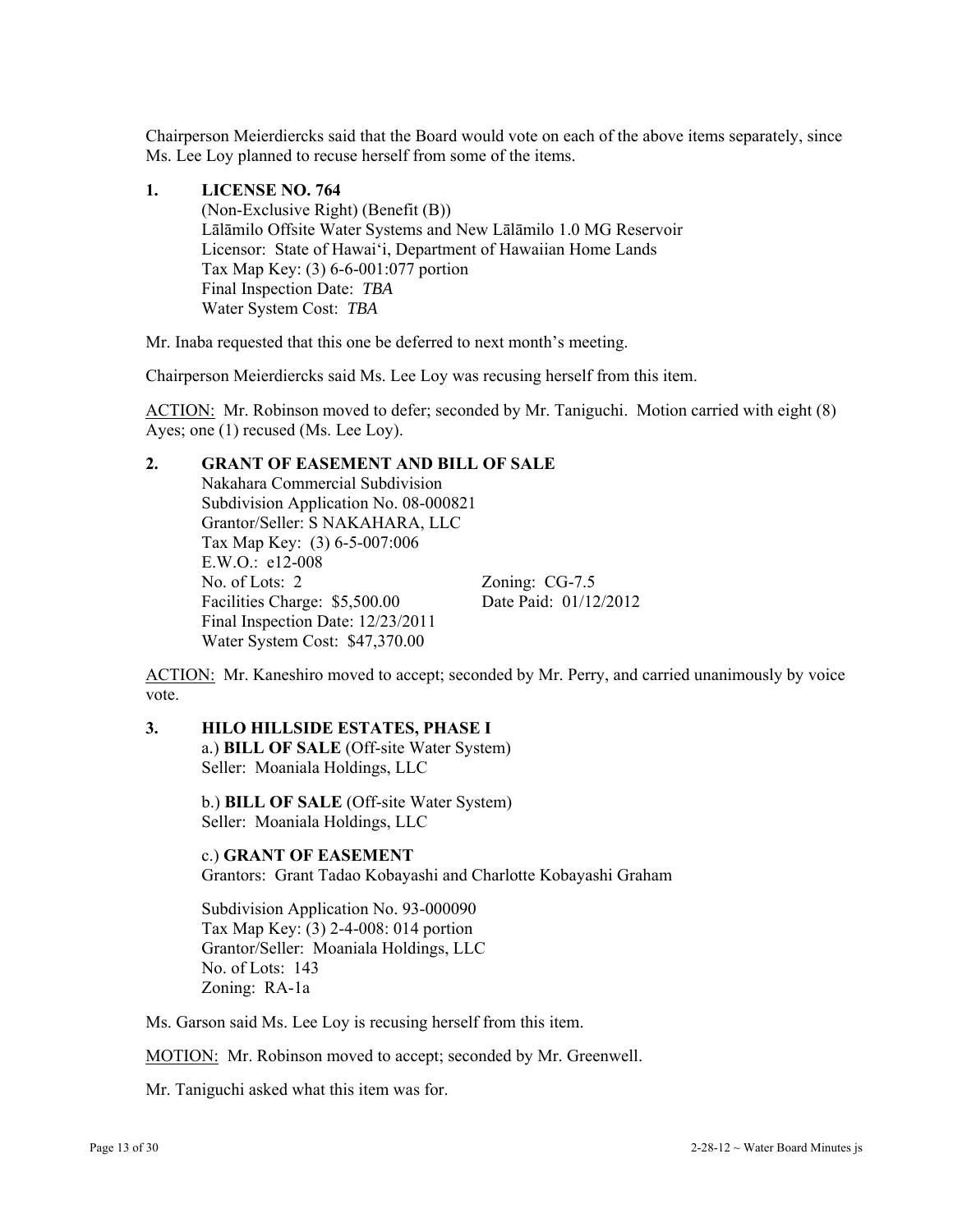Mr. Inaba said it was for off-site improvements that were separate from the on-site improvements that DWS has already accepted.

ACTION: Motion carried with eight (8) Ayes; and one (1) recused (Ms. Lee Loy).

## B. **POWER COST CHARGE:**

A Public Hearing will have been held before the Board meeting today, to receive testimony on the Power Cost Adjustment. The Power Cost Adjustment will be discussed, with possible action by the Board. Currently, the Power Cost Charge is \$2.31 per 1,000 gallons. The Power Cost Charge for December, 2011, the most recent available figure, was \$2.35.

The Manager-Chief Engineer recommended that the Board approve an increase of the Power Cost Charge from \$2.31 to **\$2.35**, effective March 1, 2012.

MOTION: Mr. Taniguchi moved to approve; seconded by Mr. Robinson.

Chairperson Meierdiercks asked whether January's figures were available.

Mr. Sumada said yes, and confirmed that January's Power Cost was similar to December's; the request to increase of the Power Cost Charge to \$2.35 could stand.

ACTION: Motion carried unanimously by voice vote.

#### C. **DEPARTMENT OF WATER SUPPLY PROPOSED OPERATING BUDGET FOR FISCAL YEAR 2013 AND 5-YEAR CAPITAL IMPROVEMENT BUDGET FOR FISCAL YEARS 2013- 2017:**

FY 2013 Operating revenues were computed based on a 3.53% decline in consumption to 8.2 billion gallons, along with a 2.2% increase in water rates that were determined in a rate study by RW Beck. Salaries expense was reduced 4.6% for 1-day furloughs in effect through FY 2013. Salaries were included for 165 employees and 18 vacant positions.

The C.I.P. budget is presented in a new 5-year format in order to give a clearer picture of where and what our infrastructure needs are.

The Manager-Chief Engineer recommended that the Water Board approve the Department's FY 2013 Operating budget and 5-year C.I.P. budgets for Fiscal Years 2013-2017 on this first of two readings. Staff also recommends that a public hearing on the proposed Operating Budget for FY 2013 and 5-Year Capital Improvement Budget for Fiscal Years 2013-2017 be held at **9:45 a.m. on March 27, 2012**, just prior to the regular Water Board meeting.

MOTION: Mr. Greenwell moved to approve; seconded by Mr. Taniguchi.

Mr. Sumada explained that this is the first of at least two readings of the Budget; the Board has until June to approve the Budget, so there is plenty of time to go through the details. Mr. Sumada said that consumption has been declining over the past five years, and he predicted that decline would continue into FY 2013. Revenues will reflect that decline in consumption, he added. Revenues will also reflect a slight percentage increase, based on the water rates that consultant RW Beck put into their five-year study. Therefore, there will be a slight water rate increase. Mr. Sumada said that salaries include a oneday furlough that continues through FY 2013.

Mr. Taniguchi asked for confirmation that the Board did not need to approve the Budget today.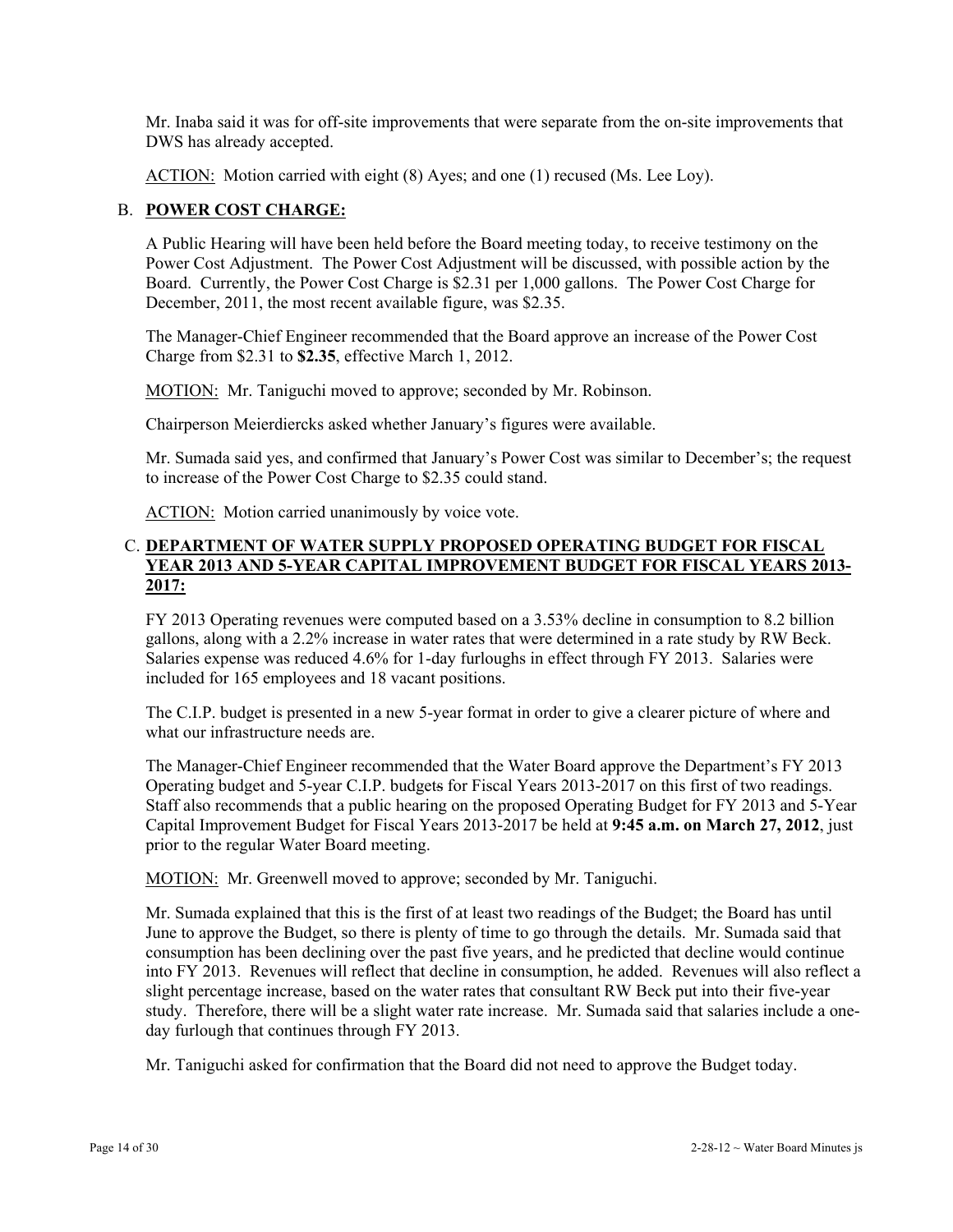Chairperson Meierdiercks said that the Board is being asked to approve *the first reading* of the Budget today.

Ms. Garson confirmed this; she noted that the Board is going out to Public Hearing with the Budget.

Chairperson Meierdiercks said the Public Hearing would be for a final reading.

Mr. Taniguchi said the Board has several months before the Budget needs to be finalized.

Ms. Garson said yes, but the Department needs to have some assurance that this Budget is what will be going forward to Public Hearing. She said that if the Board wants to make any changes before the Public Hearing, the Board should make changes.

Mr. Taniguchi said the Board needs time to digest the Budget; he acknowledged that the Board has had copies of the Budget for a few days. He asked whether the Board could come back with another revision of the Budget.

Chairperson Meierdiercks said that if the Budget is approved for first reading today, it will be published in the newspapers (as part of the Public Hearing Notice).

Mr. Kaneshiro asked about the \$30,600.00 budgeted for Board travel, noting that the figure was very high compared with other DWS sections. He asked why the figure was so high.

Mr. Sumada said that most of the travel for the Board is for five people to attend the national AWWA conference, versus only three people the past couple of years.

Mr. Kaneshiro noted that Operations' travel budget was \$12,000.00; Finance's travel budget was \$8,000.00, and Engineering's travel budget was \$23,000.00.

Mr. Sumada said that the Board travel budget also increased the number of Board members allowed to go to the AWWA-Hawai'i conference and the HWWA conference.

Mr. Robinson asked about the Budget entry for Personnel Services, with Salaries at \$8.8 million and Employee Benefits at \$5.7 million. He noted that that was more than 60 percent of the total; he was accustomed to a figure of around 35-40 percent. He asked what makes Employee Benefits so much higher on a percentage basis.

Mr. Sumada explained that the major factor in the Employee Benefits is DWS's contribution to retirement health care. Up until a few years ago, DWS paid as it went, and DWS was only billed by the Hawai'i Employer-Union Health Benefits Trust Fund (EUTF) for the retirees who were receiving health care benefits. Two or three years ago, there was a new accounting rule that required DWS to **pre-fund** this benefit; this affected all of the counties and the State. It added \$1.5 million to \$2 million to the DWS Budget, on top of everything else, to pre-fund the post-retirement health care benefit obligation. DWS needs to pre-fund it over a period of 30 years, to catch up with what actuaries calculate that obligation to be. He noted that the Board agreed to set aside monies in the Budget to cover this obligation. Meanwhile, other counties and the State consider the obligation to be too huge, and have decided not to pre-fund it -- a decision which jeopardizes the counties' and the State's future financial stability, Mr. Sumada said.

Mr. Robinson asked how much of the \$5.7 million was going into the pre-funding of this obligation.

Mr. Sumada said it was \$2.5 million.

Ms. Lee Loy turned to the \$8.8 million in projected salaries, and asked how many employees and vacancies the number was based on.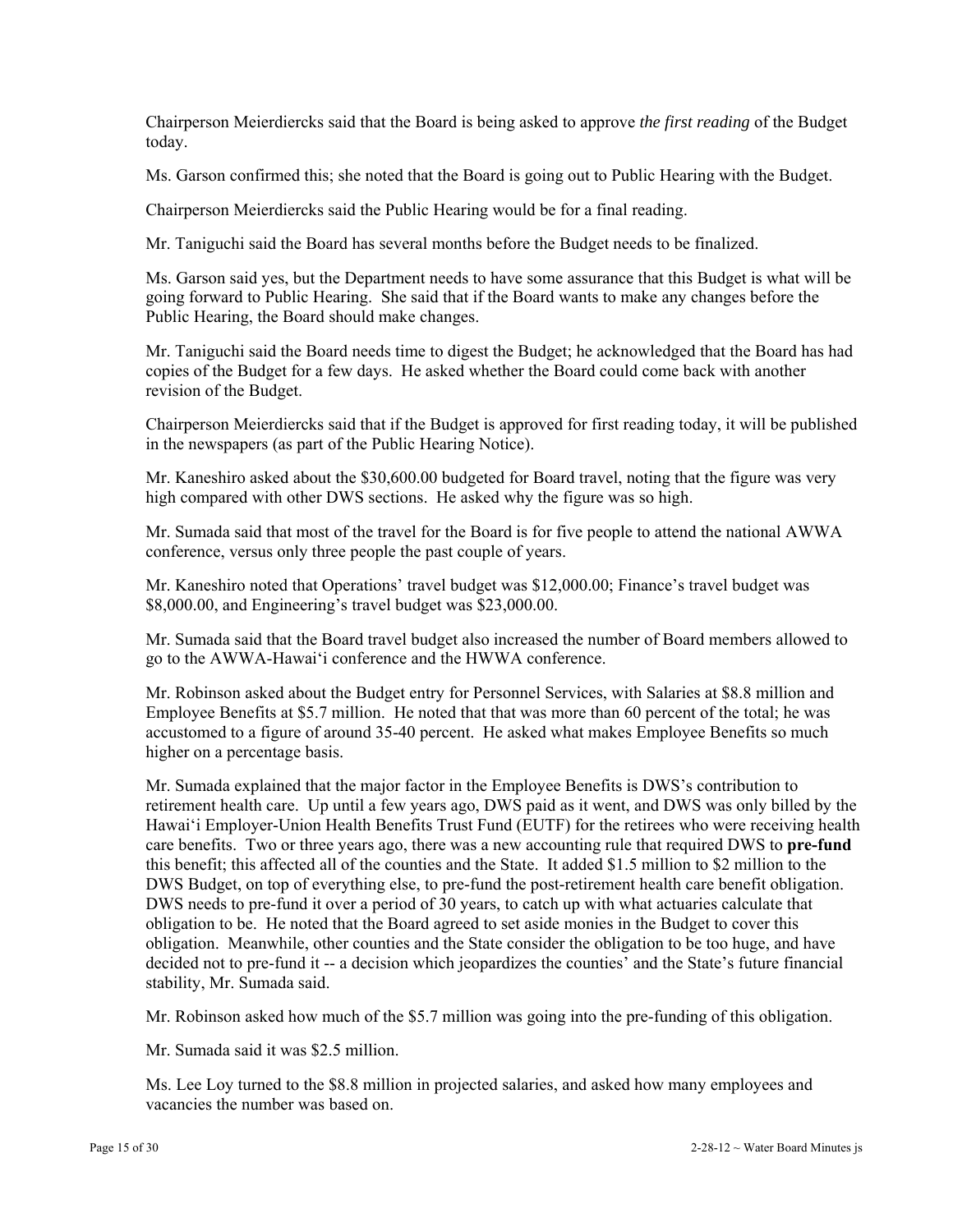Mr. Sumada said it was based on 165 positions, including 18 vacancies.

Ms. Lee Loy asked whether DWS planned to fill those vacancies.

Mr. Sumada said yes, DWS plans to fill those vacancies, but not increase the total number beyond that.

Mr. Uyeda suggested that the Budget allow for at least two or three Board meetings in Kona, to allow the West Hawai'i public an opportunity to attend.

Chairperson Meierdiercks said that the subject of future meeting venues will be taken up later in the meeting today, but April's meeting is going to be in Kona, with the West Hawai'i Civic Center already reserved. Beyond that, the Board will probably meet again in Kona in either September or October, he said.

The Manager-Chief Engineer said that Mr. Sumada had taken into consideration the meetings in Kona when preparing the Budget.

Chairperson Meierdiercks asked whether he had accounted for three or four meetings in Kona.

Mr. Sumada said he factored in the Kona meetings based on mileage, because there is no cost for using the West Hawai'i Civic Center.

Chairperson Meierdiercks said that more than any other consideration, Kona meetings affect the *staff.*

The Manager-Chief Engineer assured that this was taken into account in the Budget.

Mr. Sumada said that he figured that everybody has to travel at some point, either from Kona to Hilo, or vice versa, so essentially it is the mileage that he factors in.

ACTION: Motion carried unanimously by voice vote.

## D. **DISCUSSION REGARDING DRAFT OF PROPOSED RULE CHANGE REGARDING WATER SERVICE TO CONSUMERS/RESPONSIBILITY FOR PAYMENT OF BILLS:**

Ms. Garson noted that she had emailed the Board the draft Rule Revisions, and everyone has a hard copy before them. The Department had a number of concerns with the draft Rule change. She noted that the Board's intention was to have the property owner bear some responsibility for a tenant's delinquent bills. Ms. Garson met with Customer Service personnel, who are here to brief the Board today on their concerns with the draft revisions.

Mr. Uemura said that one area of concern was the determination of who the property owner is. One question arose regarding how to determine liability for condominium property regime (CPR) ownership. He cited the example of the Kapoho Kai Water Company, which has three water meters servicing well over 100 individual lots. In this case, determination of ownership is a question for DWS; the question is who would be liable for those individuals. Another issue that DWS faces involves a number of customers who assume water service before escrow on a property closes; there is a lag between the point where the ownership changes, and when it becomes public record. Another issue involves owners living on the Mainland, etc. and time lags in transferring service to the next tenant, which could mean the meter is removed in the interim. Yet another issue involves DWS's inability to do multiple billing, i.e., one meter with several bills going out from it.

Mr. Greenwell asked about the Kapoho Kai example; he wondered whether DWS needs to read all 100 or so meters.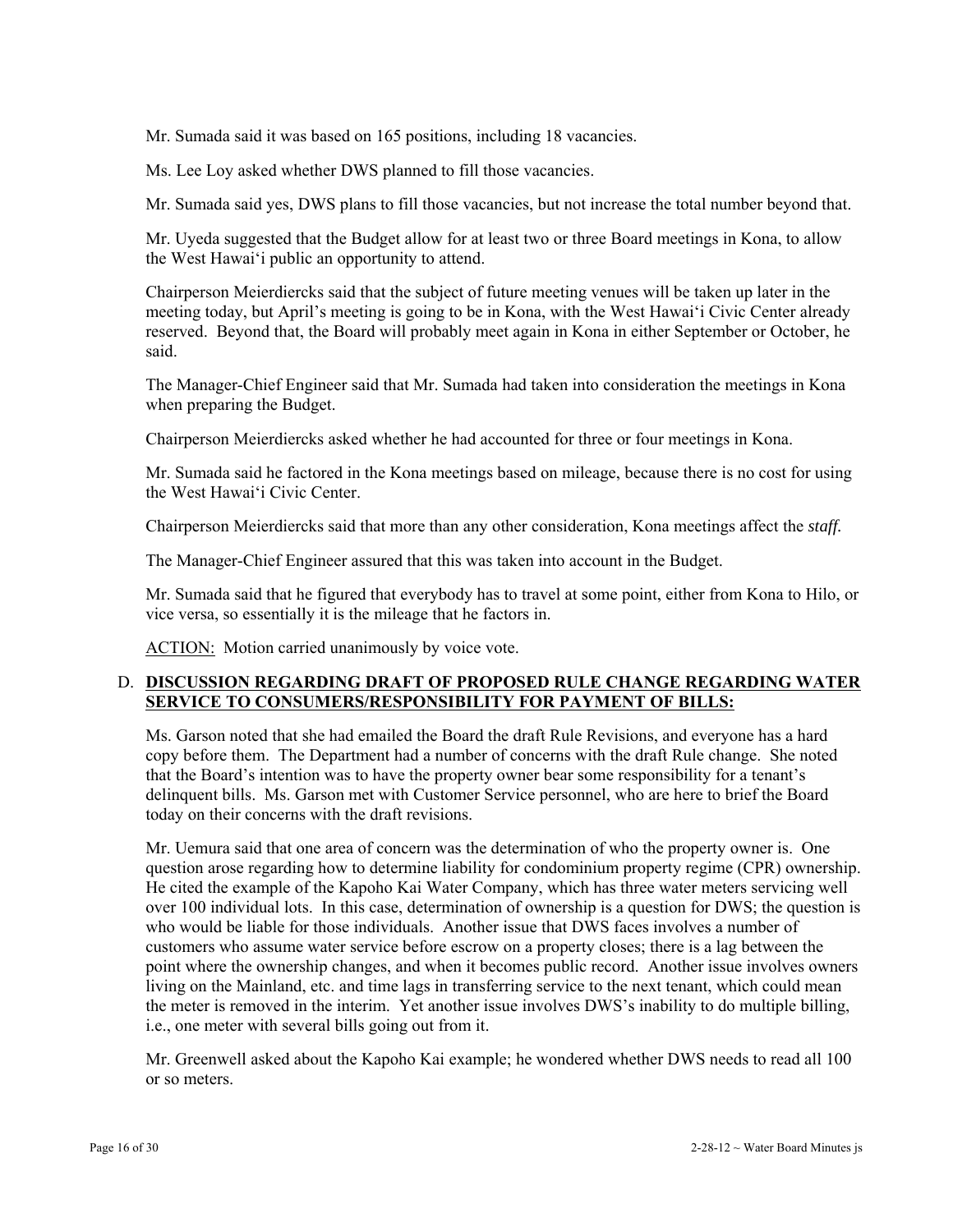Mr. Uemura said no, DWS only reads the master meter.

Mr. Greenwell asked how the billing goes out in cases like this.

Mr. Uemura said that in most cases, the bill goes to an association. DWS signs up the association, with a representative coming into the office to fill out an application. The question is how DWS knows or verifies that the association is a genuine, registered association.

Mr. Greenwell asked what happens if an association fails to pay the bill. He asked whether X number of people get their water shutoff in such a case.

Mr. Uemura said yes.

The Manager-Chief Manager said it was not clear which of the issues mentioned could be resolved administratively. The proposed Rule Revisions are good; the Department needs to see how it can work out these issues procedurally. He cited the inability of DWS's billing system to produce duplicate copies of billings. He said issues like these require further discussion within the Department on how to find solutions.

Mr. Taniguchi thanked Ms. Garson for getting the discussion of the Rule Revisions to a good starting point. He reminded the Board that the reason that the subject of a rule change came up was because of situations where a customer would not pay his bill, get the water shutoff, and then have a household member come in to get service reinstated without paying the delinquent bill. He said the bottom line is, if a customer fails to pay his water bill, DWS should not provide water to the household. Mr. Taniguchi said it was up to the Board and DWS to figure out how to legally withhold service in cases like this. He said his feeling was that until the bill is paid, DWS should not turn the water back on. If a tenant wants the water turned back on, the tenant will pay the bill, he said. He said nobody on the Board wants DWS to be taken advantage of. The Board and DWS need to work out the details. As far as the billing goes, DWS can bill it to the tenant, with the owner co-signing the application. If the bill becomes delinquent, the ultimate responsibility would lie with the co-signing property owner. A letter can go to the parties from Collections threatening to cut off service.

The Manager-Chief Engineer agreed that Ms. Garson's draft Rule Revisions were a very good starting point; the Department will need to have further discussion internally as to how to make it work.

Mr. Robinson compared the water payments to property taxes. When an owner tries to sell his property, he has to show that his property taxes are current through the time of escrow. He asked if DWS tells a new property owner that he must bring any old water balances current before the new owner can get water service.

Ms. Garson said no, DWS does not do so, and the Department probably could not do so legally since it would mean holding someone liable for someone else's debt. The new owner will not have used that water, nor did the new owner incur that service, and therefore, DWS cannot impose the responsibility for a previous owner's delinquency on the new owner. In the case of real property taxes, failure by the previous owner to pay his taxes becomes a statutory lien automatically. DWS lacks the power to attach that sort of lien. In order for DWS to get the owner of the property, DWS first needs to have a contractual agreement with the owner; the owner would have to co-sign the application. (The owner is not required to co-sign now.) This is the crux of the draft rule changes that Ms. Garson offered; DWS somehow needs to get the owner on the hook, through a contractual agreement. She suggested that DWS have one contract whereby the owner signs and stands as guarantor for any tenant who comes in thereafter, for the life of the owner's ownership of that property.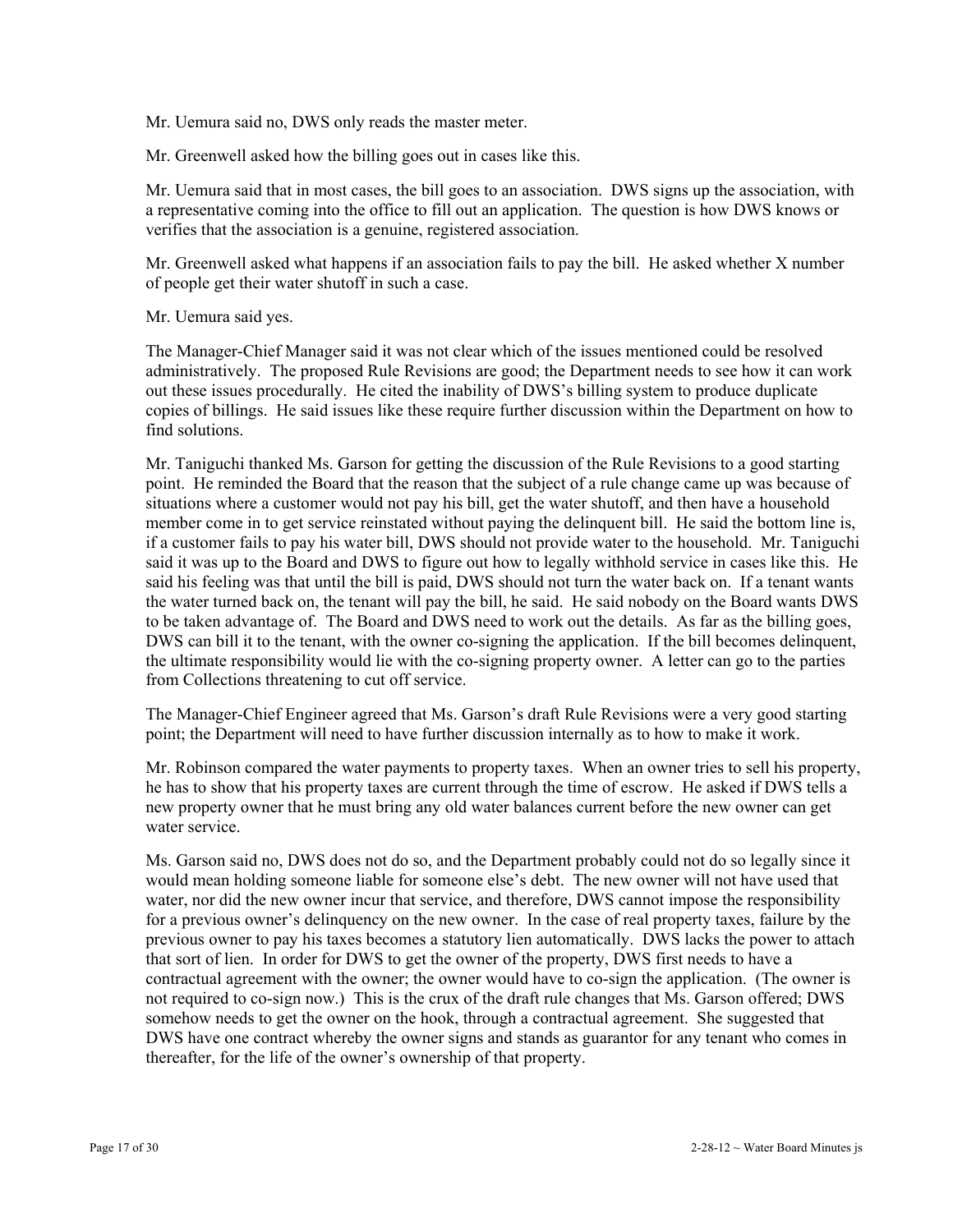Mr. Robinson said that just like in the case of real property taxes, DWS should be able to go after the owner if his tenant fails to pay his bills.

The Manager-Chief Engineer said that DWS wants to reduce the number of delinquencies in cases like this. If it takes an owner to co-sign with the tenant, DWS will make it happen.

Ms. Garson said there were many logistic issues to consider. For example, DWS does not want the owner to have to sign every time there is a new tenant. Ms. Garson said she would hold monthly meetings with the Department to work out the details.

The Manager-Chief Engineer noted that in some cases, someone who purports to be a tenant signing up for water service may in fact be a squatter occupying a property without the owner's knowledge. The rule change might also resolve issues like that.

The Manager-Chief Engineer said that this all is a work in progress, and the draft Rule Revisions will be a standing Agenda Item, with a monthly update to be given if available.

Ms. Garson asked the Board to email her individually with any ideas.

Mr. Sumada said he and the staff wants to achieve the same goals as the Board, but getting the owner involved seems to be problematic. The idea came up of increasing the credit deposit and holding on to it until the tenant leaves; this may not be as good a solution as getting the owner involved. However, it *would* take care of most of the unpaid balances that DWS is seeing. Mr. Sumada asked if DWS could pursue the idea of increasing the credit deposit and holding on to it until the tenant leaves.

The Manager-Chief Engineer said that currently, a new applicant is required to pay a credit deposit, which DWS returns after one year provided that the customer pays his bills. Mr. Sumada is proposing that DWS *not* give back the deposit.

Chairperson Meierdiercks asked whether that would be a policy.

Ms. Garson said no, it would be a Rule, and therefore, the current Rule would have to be changed in order to keep the deposit.

Mr. Sumada said that the deposit for residential customers is \$50.00.

Chairperson Meierdiercks suggested that the Department raise the deposit, and not return the deposit for the life of the meter.

The Manager-Chief Engineer said it would be for the life of the tenancy of the applicant.

Mr. Greenwell asked whether that would be unfair, by addressing only a non-owner of that particular property. He asked whether the owner would not need to pay that increased deposit.

The Manager-Chief Engineer said DWS would require the same deposit, whether the applicant is an owner or a tenant.

Mr. Sumada suggested that maybe DWS could return the deposit after five years, instead of one year, as it is now.

Mr. Greenwell suggested that if an owner was on the hook, the failure to pay the water bill would come up if the owner ever tried to sell the property when it went through escrow or through title research.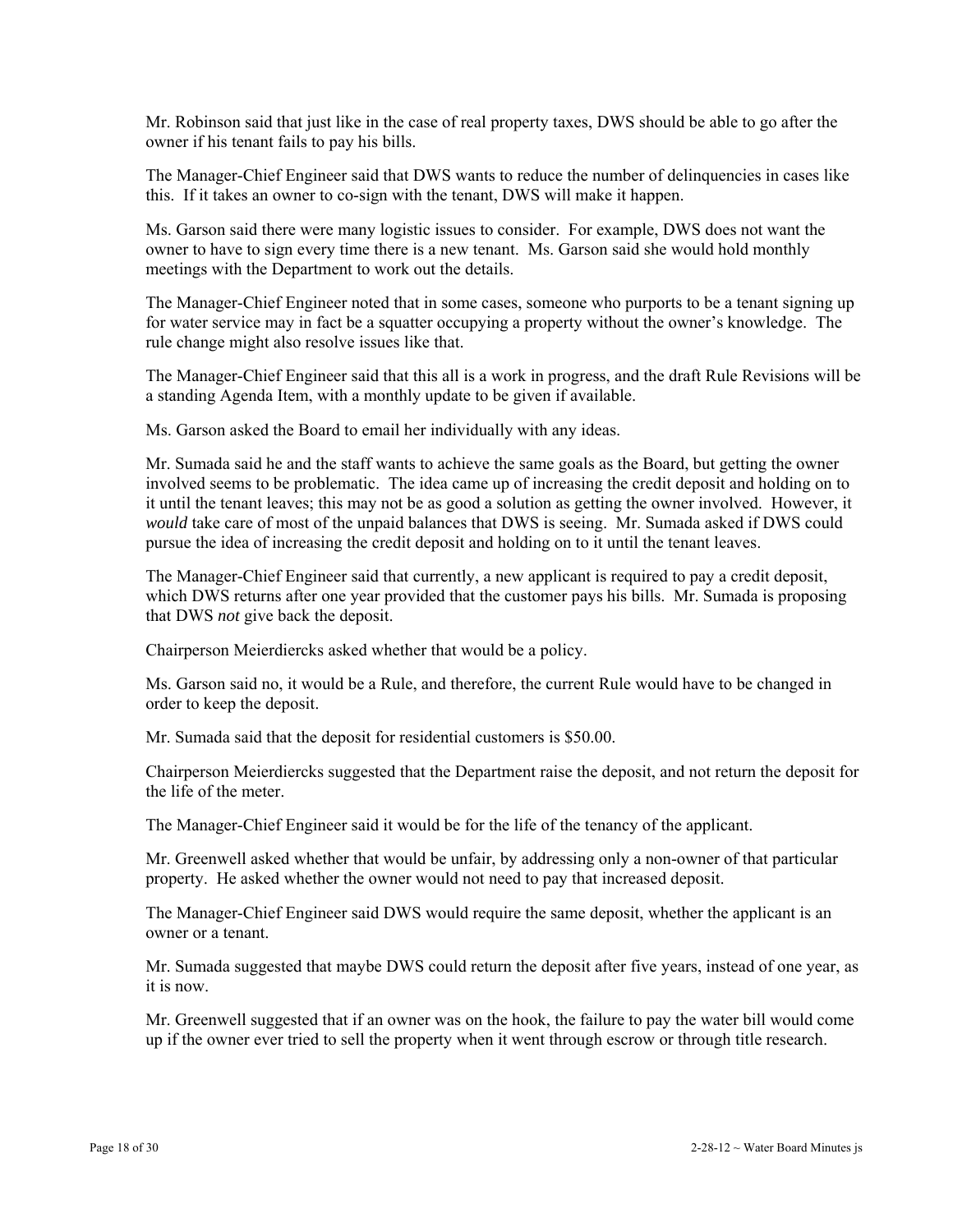Ms. Garson said that she would urge the Department to apply the Rule across the board, where it would not matter whether it was a tenant or an owner. She agreed that DWS could increase the amount of the deposit, and hold onto the deposit for a longer period of time.

Mr. Taniguchi asked how the Department would get around the problem of getting the delinquent bill paid, assuming that DWS was holding on to the deposit. DWS should shut their water off until the bill is paid. He asked what happens if the deposit is not sufficient to cover what is owed on the bill. He asked how DWS would get around *not* having to give service to the same address to another household member, until the delinquency is paid.

Mr. Sumada said that the Department realizes that it might not be able to cover all the unpaid balances that are out there, but raising the deposit to \$100 or thereabouts would go a long way toward covering the delinquencies.

Mr. Greenwell suggested that the deposit be looked at more frequently, rising as the price of water and fuel go up. He thought that maybe the deposit should go up every couple of years. Fifty dollars (i.e., the current deposit amount) can be used up in water usage in a couple of weeks, he said.

Mr. Inaba said that the deposit could also be based on the size of the meter.

Chairperson Meierdiercks said that the Department might as well look at a whole spectrum of problems in revising the Rules. He said that the Rule Change would be a standing Agenda Item.

## E. **REPORT OF AD HOC FINANCE COMMITTEE:**

Mr. Taniguchi said his Committee met on February 23, 2012, covering primarily the Vehicle Policy and the lock box. The Board was provided with copies of the final version of the Vehicle Policy, which incorporates the changes suggested by Mr. Greenwell. Mr. Taniguchi noted that the Vehicle Policy is an administrative matter, and therefore does not require Board approval.

The Committee also discussed the decals for DWS fleet vehicles. Operations found that it could just replace the slogan part of the decals, instead of the entire decal. The Department is looking into getting quotes for replacing just the slogan part, which should take care of the entire DWS fleet.

Regarding the lock box, DWS had originally looked at tying in with the Honolulu Board of Water Supply's billing system. However, Honolulu's launch of its new billing system has been delayed to at least this July or possibly later. DWS is obliged by the Legislative Audit conducted a year and a half ago to introduce a lock box system, as part of enhanced security measures for collecting payments. Mr. Sumada has gotten quotes regarding the reconfiguration of DWS's billings to conform to a lock box system. While DWS is deliberating on whether to go in with Honolulu's billing system, or to have DWS's current vendor do the work, the Committee will probably recommend that DWS reconfigure its billings. The Committee will have a detailed report at the next meeting.

The Manager-Chief Engineer said that if there are no further questions regarding the Vehicle Policy, he will sign the Vehicle Policy and circulate it to the employees.

## F. **REPORT OF AD HOC COMMITTEE TO REVISE THE MANAGER-CHIEF ENGINEER'S EVALUATION FORM:**

The Water Board's Chairperson of the Ad Hoc Committee to Revise the Manager-Chief Engineer's Evaluation Form, Mr. Ken Kaneshiro, has been looking at a revised Manager-Chief Engineer Evaluation Form.

This meeting marked the discussion phase of the Ad Hoc Committee's work.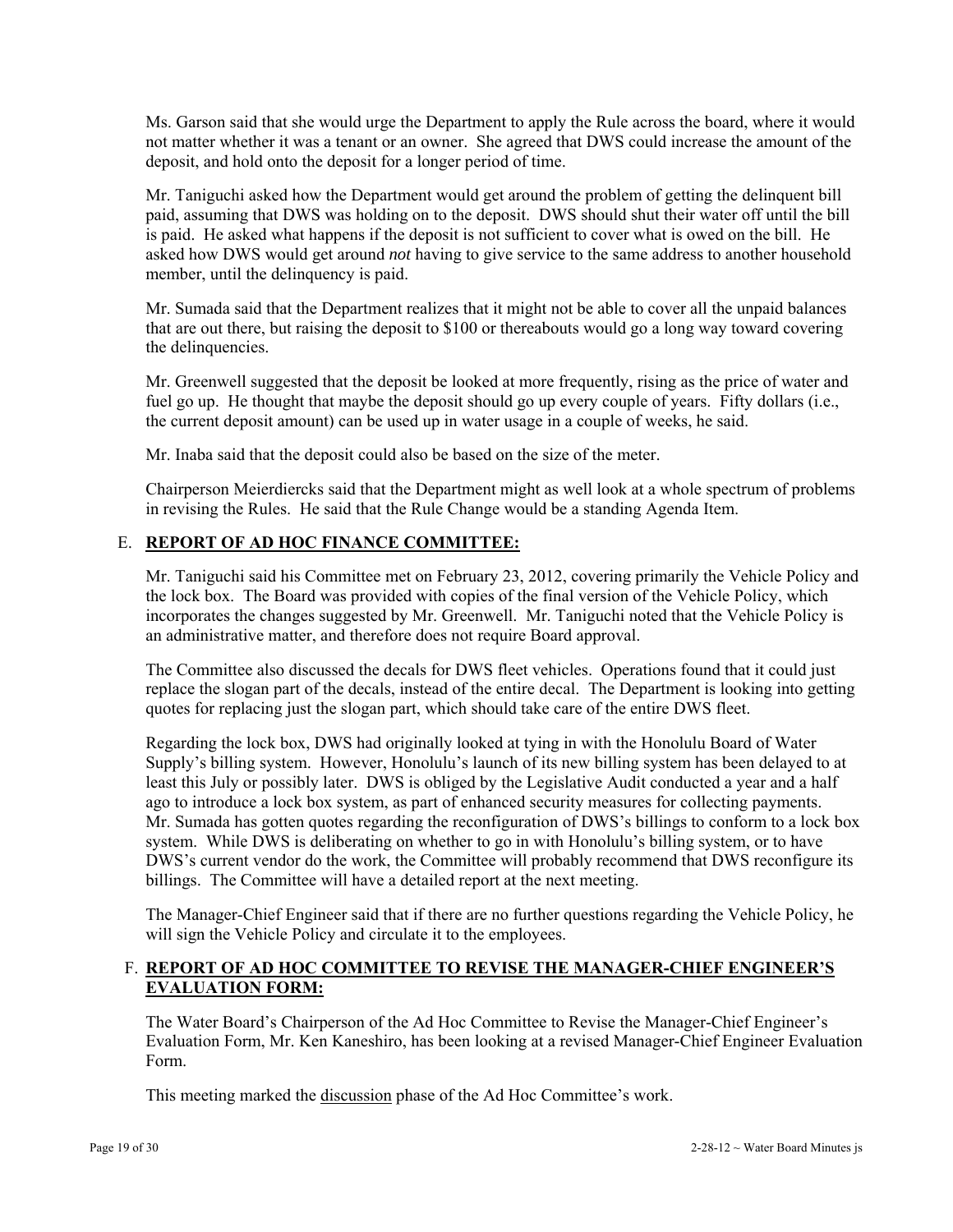Mr. Kaneshiro noted that he had distributed the draft Evaluation Form at the January meeting. Today the Board received a sheet with Performance Definitions from the Committee. Mr. Kaneshiro suggested that the Board use the Performance Goals under the heading of Leadership, with the same evaluation definitions for each of the goals. He noted that he suggested at the January meeting that the Manager-Chief Engineer start work on DWS's Strategic Plan; the last Strategic Plan, drawn up in 2004, ended in 2009. Mr. Kaneshiro said that hopefully, the Manager-Chief Engineer will have the Strategic Plan done by the end of this fiscal year, along with the Department's Business Plan, or Plan of Operations. The Department's proposed Budget will dovetail with the Manager-Chief Engineer's goals, and will make sure that there is enough money to perform the goals. Mr. Kaneshiro said that will facilitate the Performance Appraisal of the Manager-Chief Engineer. Mr. Kaneshiro proposed that Chairperson Meierdiercks act as the rating official on the performance appraisal; the Chairperson will talk with the Manager-Chief Engineer to make sure that everything is in order, and both the Chairperson and the Manager-Chief Engineer will sign the performance appraisal. Mr. Kaneshiro proposed that the annual Evaluation Form will be completed a month before the start of the fiscal year, which begins July  $1<sup>st</sup>$ . That means that the Evaluation Form must be done by June  $1<sup>st</sup>$ . Mr. Kaneshiro proposed that the Manager-Chief Engineer will have a chance to look at the Evaluation Form, and may agree or disagree with it; in the case of disagreement, the Manager-Chief Engineer can give his input. Mr. Kaneshiro proposed that once an agreement is made between the Chairperson and the Manager-Chief Engineer, both will sign. Mr. Kaneshiro proposed that thereafter, there will be quarterly reviews to track progress. Mr. Kaneshiro proposed that the Chairperson and the Manager-Chief Engineer will sign the form after each review to make sure that they are in agreement with the progress of performance. Mr. Kaneshiro proposed that one month before the end of the fiscal year, i.e., in June, the Manager-Chief Engineer will prepare a report that will show whether the goals have been accomplished, and if not, give the reasons for not meeting the goals. This report will help the Board see what was done, what was not done and why it was not done. Mr. Kaneshiro said that *next* year's appraisal will also need to be worked on fairly soon. Hopefully, the Strategic Plan and the Business Plan (or Plan of Operations) will point to what needs to be accomplished. He suggested that it could be a five-year plan, with benchmarks for progress in each year of the plan. Mr. Kaneshiro said that by the fifth year of the plan, everything will have been accomplished, and then DWS will prepare a new Strategic Plan. He said that hopefully there will be agreement that the Strategic Plan will be completed; it is very important to get the Strategic Plan process started, he added.

The Manager-Chief Engineer said that he had told the Board during the process of being selected as Manager-Chief Engineer that one of the things he wanted to revive was the Strategic Plan and the Business Plan. He said that he had already put his Division heads on notice that this was what the Department needs to do. The Manager-Chief Engineer said he did not have any definite schedule regarding the completion of the Strategic and Business Plans at this point, but he was confident that he could come up with a time line by the March Board meeting.

Mr. Kaneshiro said that the Board had gotten recommendations on what can be done to improve the Department's operations; this was good information that can be put in the Strategic Plan.

The Manager-Chief Engineer said that in the previous Strategic Plan there was a lot of pie-in-the-sky stuff; he wanted to put aside that kind of thing, and instead focus on more **concrete** goals that the Department can meet in the next fiscal year, the next couple of years or the next five years. He noted that there was not much discussion on the Department's C.I.P. Budget today; he noted that the Deputy had put together a *five-year* C.I.P. Budget, as opposed to a one-year C.I.P. Budget. The Manager-Chief Engineer said that he would be putting initiatives like that into the Strategic Plan, in terms of projects that DWS will be doing over the next five years.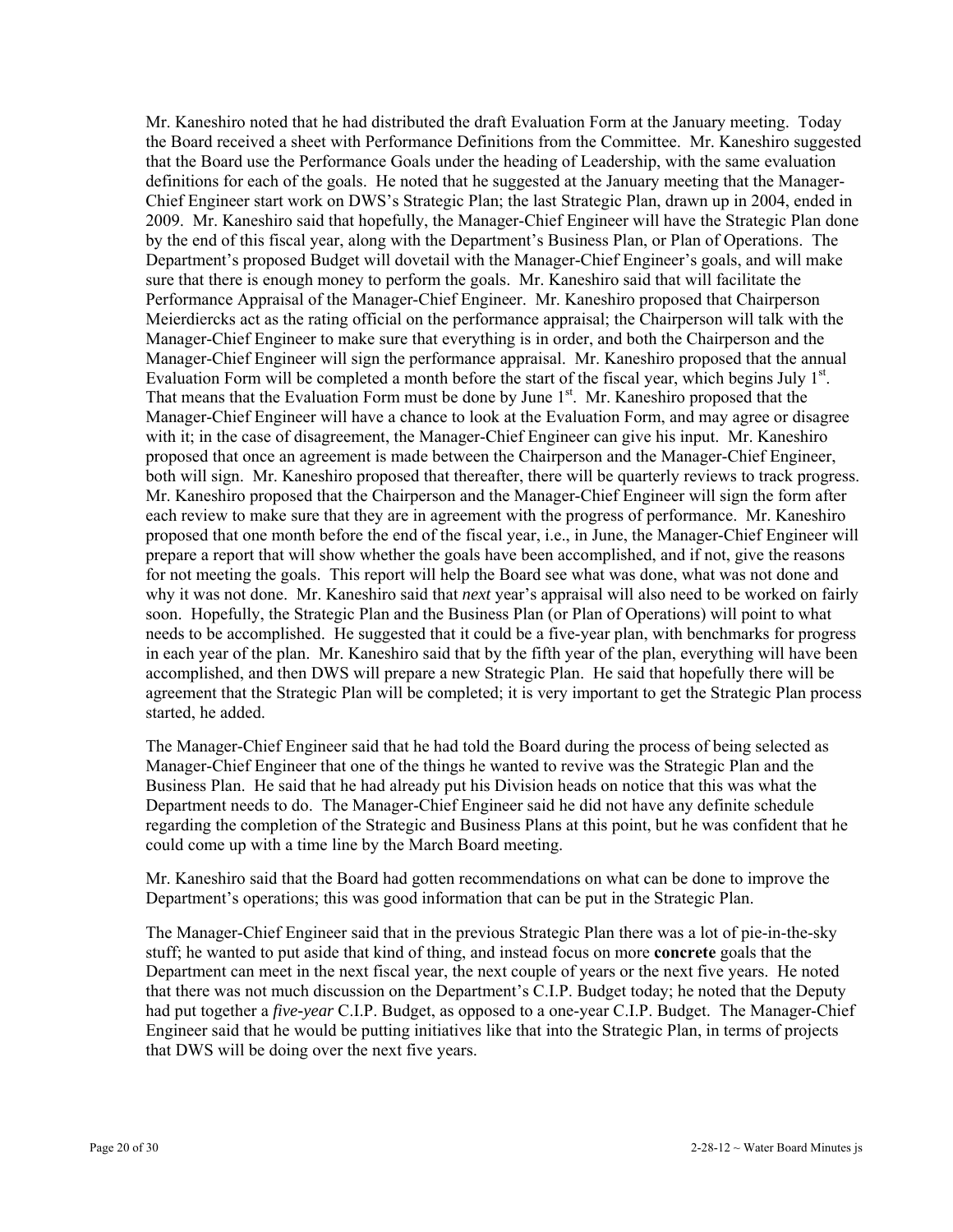Chairperson Meierdiercks reeled the Board in by saying it needed to stay on track: the matter at hand was the *proposed Evaluation Form*. The Board can cover other matters such as the Strategic and Business Plans, etc. under the Manager-Chief Engineer's Report.

Mr. Kaneshiro said that the Board needs to provide information to the Manager-Chief Engineer as to what the Board expects of him and of the Department.

Chairperson Meierdiercks asked whether the Board needs to approve or amend the Evaluation Form. He asked whether this was still a draft.

Mr. Kaneshiro said this was not the final version of the Evaluation Form. He said that the Board needs to provide direction to the Manager-Chief Engineer, so that the Manager-Chief Engineer knows what the Board will be evaluating him on for this fiscal year. Mr. Kaneshiro said he sympathized with the Manager-Chief Engineer because he does not have much time.

The Manager-Chief Engineer suggested having the final version of the Evaluation Form put to a vote at the March meeting, and agendized accordingly.

Ms. Garson clarified that the Evaluation Form under discussion is the draft passed out at the January meeting.

Mr. Kaneshiro suggested that the format and the performance definitions that the Board will use should be approved today, along with how the review will be conducted. The details on the goals, etc. can be finalized later, he said.

MOTION: Mr. Robinson moved to approve the Evaluation Form in its current form; seconded by Mr. Perry.

Chairperson Meierdiercks agreed that at least the Board will have something in place now, that the Board can use this year, assuming the Board has not approved a *revised* version of the form. At least the Board will have a base to work from.

ACTION: Motion carried unanimously by voice vote.

#### G. **REPORT ON DWS'S COLLECTIONS**:

This Item was placed on the Agenda per Chairperson's instructions at 1-24-12 Board meeting.

Chairperson Meierdiercks noted that the Board had received copies of a list of large balance accounts.

Mr. Mellom offered to answer any questions the Board had regarding delinquencies on large balance accounts.

Mr. Taniguchi asked Ms. Garson if any discussion of the large delinquencies should be carried on in Executive Session; he was concerned that discussing individual customers might violate confidentiality.

Ms. Garson said that in the past, there was not a question of confidentiality on water bill delinquencies. She asked Mr. Taniguchi if there was a specific category of customer in question here.

Mr. Taniguchi said he had a list of who the delinquent customers are.

Ms. Garson said she did not have that list.

Mr. Taniguchi said that Mr. Mellom was being caught off-guard too; he did not think the intent was to have Mr. Mellom come to talk about the list. He suggested maybe discussing the list in Executive Session.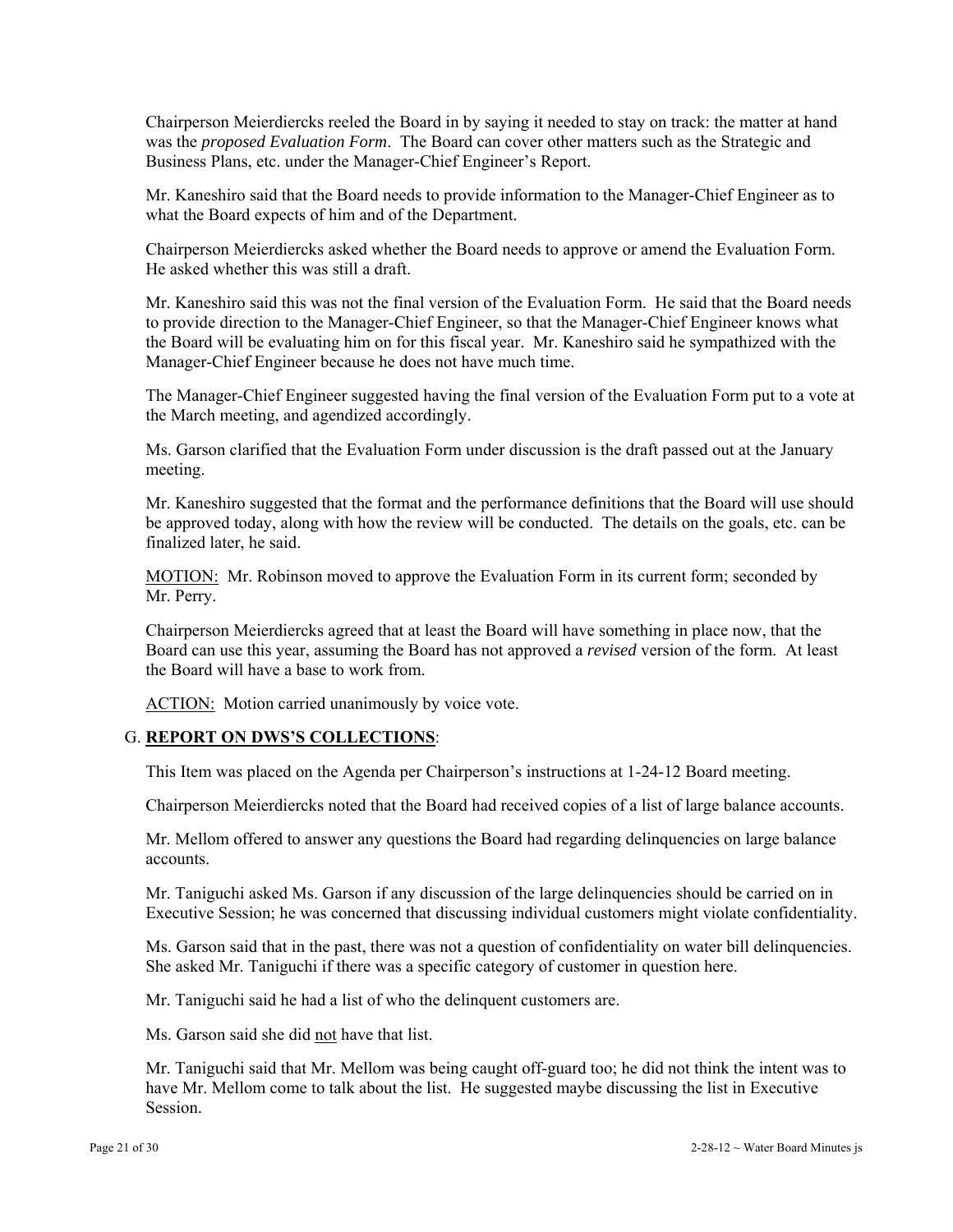Ms. Garson asked what the Board was trying to accomplish with regard to the list.

Mr. Taniguchi said that actually he had missed this Item on the Agenda entirely. He said he was just wondering if this list should be discussed as public record, and thought it might be better to talk about the list in Executive Session.

Ms. Garson said that she could look into the matter for next month's meeting. She said that the Board has looked at the issue of delinquencies before; there was no significant privacy interest in the account information, particularly if it involves commercial accounts. She said that for today, the Agenda Item is a bit sparse.

Mr. Taniguchi said he thought the Item was put on so that the Board could get an update.

Ms. Garson said, yes, it was put on the Agenda during the meeting.

Mr. Taniguchi said the Item was not meant to blindside Mr. Mellom.

Mr. Mellom said he understood, and could answer any question regarding the list.

Mr. Greenwell said he assumed that all of the customers on the list are still getting water service.

Mr. Mellom said no, several of the customers on the list are closed accounts that have actually been closed for a while, and several are with Corporation Counsel, with judgments on some of them.

Mr. Greenwell asked whether some of the accounts with Corporation Counsel are still in business. He also asked whether the figure is climbing all the time.

Mr. Mellom said no, this figure is pretty fluid. He said it was important not to throw customers' names into public record, because DWS today might receive payments in bulk on several of the accounts on the list. He said he actually expected that to happen on several of these accounts.

Chairperson Meierdiercks said that the Board wants to look at the ones that have a track record of being this far out on their delinquencies, and what kind of follow-up is being done. If DWS is having problems with certain accounts on a regular basis, the Board needs to really look at those accounts, he said.

Mr. Mellom said that several of the accounts on the list do tend to fall behind, and are in arrears by four, five or six monthly billings. He noted that most of the problem billings are commercial *monthly* billings – not bi-monthly billings. DWS often gets three or four payments on a single account on one day, he said. This kind of pattern has been going on historically for years.

Mr. Robinson noted that the interest rate levied on past-due accounts is one percent a month. He asked Mr. Mellom if this was compounded.

Mr. Mellom said no, it is not compounded. That is the way DWS's system is set up, he said. With monthly accounts, there are gaps between billings whereby a customer may never get penalized for being late, he said.

Mr. Robinson said that the public can check the County website to see whether a property owner is behind on his real property taxes. He asked whether the DWS website had that kind of information on delinquent accounts that the public could access.

Mr. Mellom said no, the DWS website does not provide information on accounts.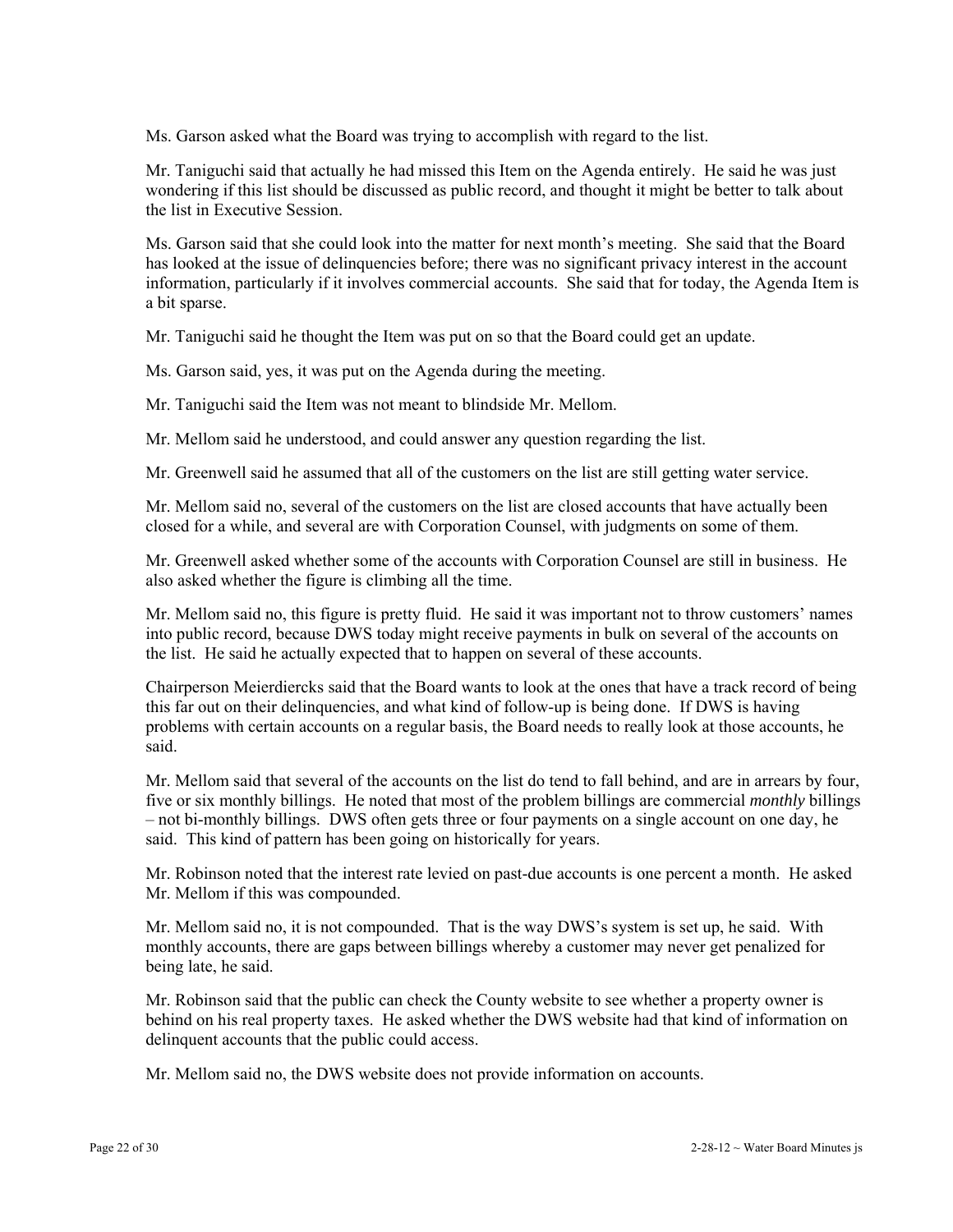Ms. Garson asked the Board if there was something specific that the Board wanted to discuss regarding delinquencies at the next meeting.

Mr. Taniguchi said he did not have anything specific.

The Manager-Chief Engineer said that on occasion, the Department will come to the Board to write off some delinquencies. He said that for the next Board meeting, he could discuss with the Chairperson whether or not to have an Item regarding delinquencies on the Agenda. If not, the Item can be left out, or it could be put back on the Agenda, he said.

Chairperson Meierdiercks asked the Board if delinquencies should be kept on the Agenda for next month. He said delinquencies are an issue, and it would be good to have current updates.

The Manager-Chief Engineer suggested putting delinquencies on the Manager-Chief Engineer's Report.

Chairperson Meierdiercks said that would be okay.

## H. **RENAME DEPUTY MANAGER POSITION TO DEPUTY – ADMINISTRATION DIVISION:**

The Department proposes to amend its Table of Organization to rename the Deputy Manager position title to Deputy. This is to be consistent with the language within Section 8-3 of the County Charter, County of Hawaii, 2010.

*(The Board will have received the existing and proposed position organization charts in their packets.)* 

The Manager-Chief Engineer recommended that the Water Board approve the renaming of the Deputy Manager to Deputy, Administration Division.

MOTION: Mr. Lindsey moved to approve; seconded by Mr. Taniguchi.

The Manager-Chief Engineer said that the need for renaming came after the Charter amendment which changed the Manager's title to Manager-Chief Engineer. The deputy position, which does not mandate that the occupant be an engineer, could not therefore be renamed to Deputy Manager-Chief Engineer or the like. Therefore, to resolve the situation, the Department decided that the title should be simply "Deputy."

ACTION: Motion carried unanimously by voice vote.

#### I. **ENERGY MANAGEMENT ANALYST UPDATE:**

Ms. Myhre noted that in her Green Initiatives Report, she reported that DWS used 4 percent less fuel in 2011 from the previous year, but the cost was 16 percent more due to the rising price of gasoline.

Ms. Myhre reported that DWS is embarking on a pilot project to introduce vehicle monitoring equipment, purchasing vehicle monitors for the Kohala District. Kohala staffers drive their DWS vehicles more than any other district, and Kohala has a really good fuel tracking system. Therefore, DWS expects to get really good data from the project. DWS also expects that the cost of the equipment will be paid for in about two years, based on fuel savings. This project will benefit the staff by providing better safety, as well as accountability. DWS staff will be briefed on the project this week, she said.

The Green Initiatives Report explains what non-revenue water is. Before, it was referred to as "leaks" and "unaccounted water." Ms. Myhre said she took a webinar on the subject, and is hoping to do a thorough audit, breaking down how much of DWS's non-revenue water is comprised of leaks, theft,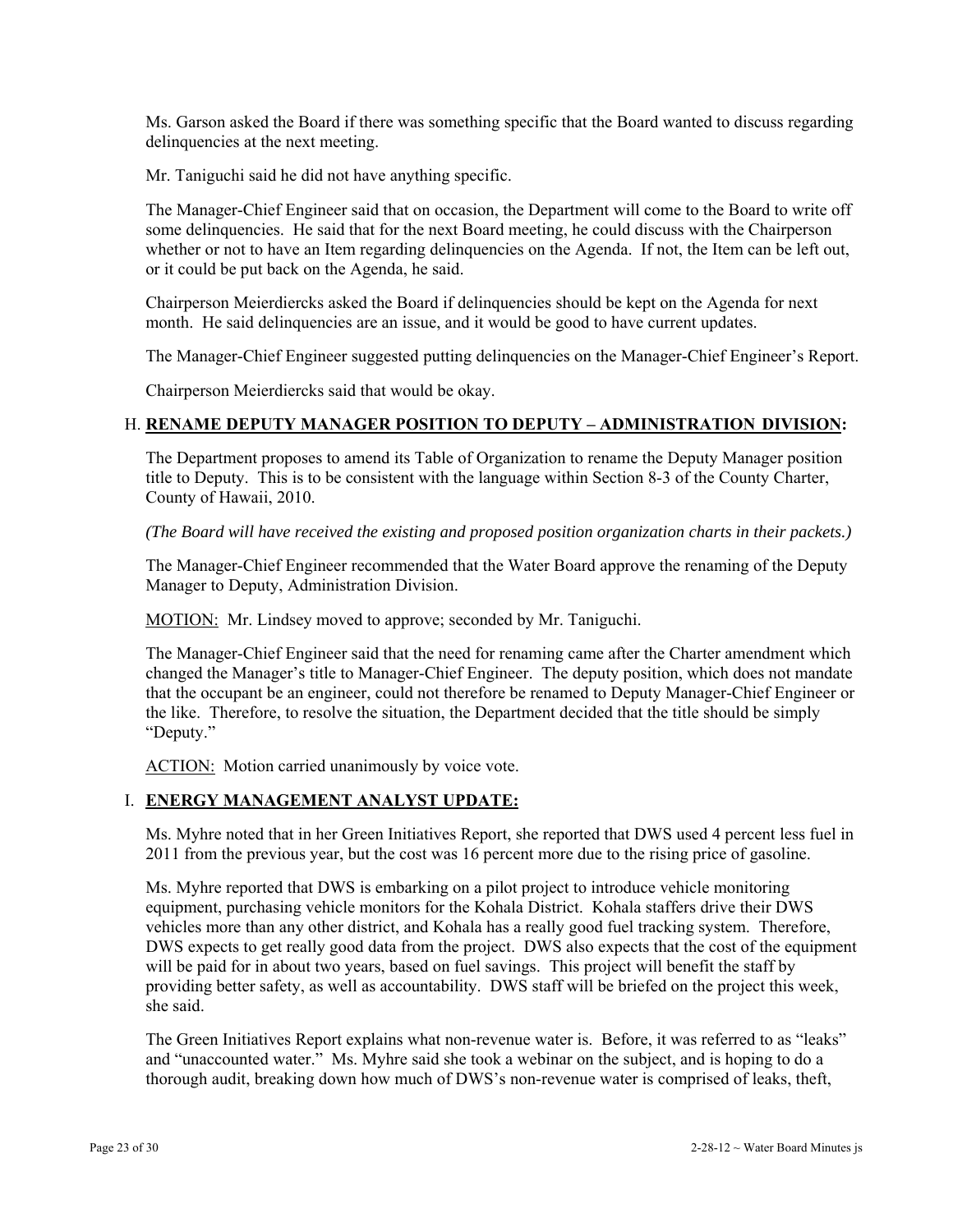meter inaccuracies and unauthorized consumption, as well as authorized consumption such as hydrant flushing.

Ms. Myhre said that the Energy Advisory Commission, which advises the Mayor on implementing the County's Energy Plan, met last week. The Kohala Center is under contract to do a fleshed-out version of the original, albeit rudimentary, 2007 Energy Plan (which was more of an idea rather than a plan), she said. The Energy Advisory Commission is working with the Kohala Center on outreach and identifying some of the energy issues from the public's side. All of the work that the Commission has been doing the past couple of years will be fed back to the Kohala Center to help them identify the things that the Mayor needs to know regarding energy initiatives, and how the initiatives can be implemented. Ms. Myhre said that she and former Board chairperson Tommy Goya serve on the Commission's Water Use Committee, and she and Mr. Goya will be meeting soon to draw up a report for the Committee.

Ms. Myhre said that the West Hawai'i Civic Center has free electric vehicle charging stations for the public to use. That building complex has been awarded Silver LEED (Leadership in Energy and Environmental Design) status.

Mr. Taniguchi asked how many people are using the free electric vehicle charging stations.

Ms. Myhre said she did not know; the stations were just installed and turned on by a private company, Better Place. Better Place is trying out their charging stations on the Big Island, and will offer the free vehicle charging for one year.

The Lālāmilo project, which involves the re-powering of a wind farm site in South Kohala, is moving ahead, Ms. Myhre said. DWS had a good meeting on February 16, 2012, with HELCO president Mr. Jay Ignacio and accounts representative Mr. Jon Arizumi. During the meeting, DWS management staff and HELCO discussed the project in concept. Barring any unforeseen circumstances, DWS and HELCO have reached an agreement on what the project will be. The next step will be for DWS to meet with HELCO engineering staff in the next week or so, to talk specifically about the inter-connect. Originally, there was an existing inter-connect which involved four wells. Now DWS wants to add four more wells to the windfarm site, for a total of eight wells, Ms. Myhre said. Following the meeting with the HELCO engineers, DWS will move ahead with its Request for Proposals (RFP). Ms. Myhre expected to have more information on the time frame at the March meeting.

*Chairperson Meierdiercks called a brief recess at 12:00 p.m.; meeting resumed at 12:10 p.m.* 

## J. **MONTHLY PROGRESS REPORT**:

The Manager-Chief Engineer, going back to the earlier discussion of liquidated damages, suggested that a column for liquidated damages could be added to the Monthly Progress Report, and suggested that the Deputy might work on that.

Mr. Inaba suggested just including the liquidated damages in the Comments section.

Mr. Taniguchi asked whether time extensions could be noted in the Monthly Progress Report.

The Manager-Chief Engineer said yes, the Department could do that.

The Deputy said that the Department had actually been putting a notice of time extensions in the column under Completion Dates; the Department included all the dates, such as the previous completion date, then the next one, and so on. He expressed the hope that there would not be too many more time extensions.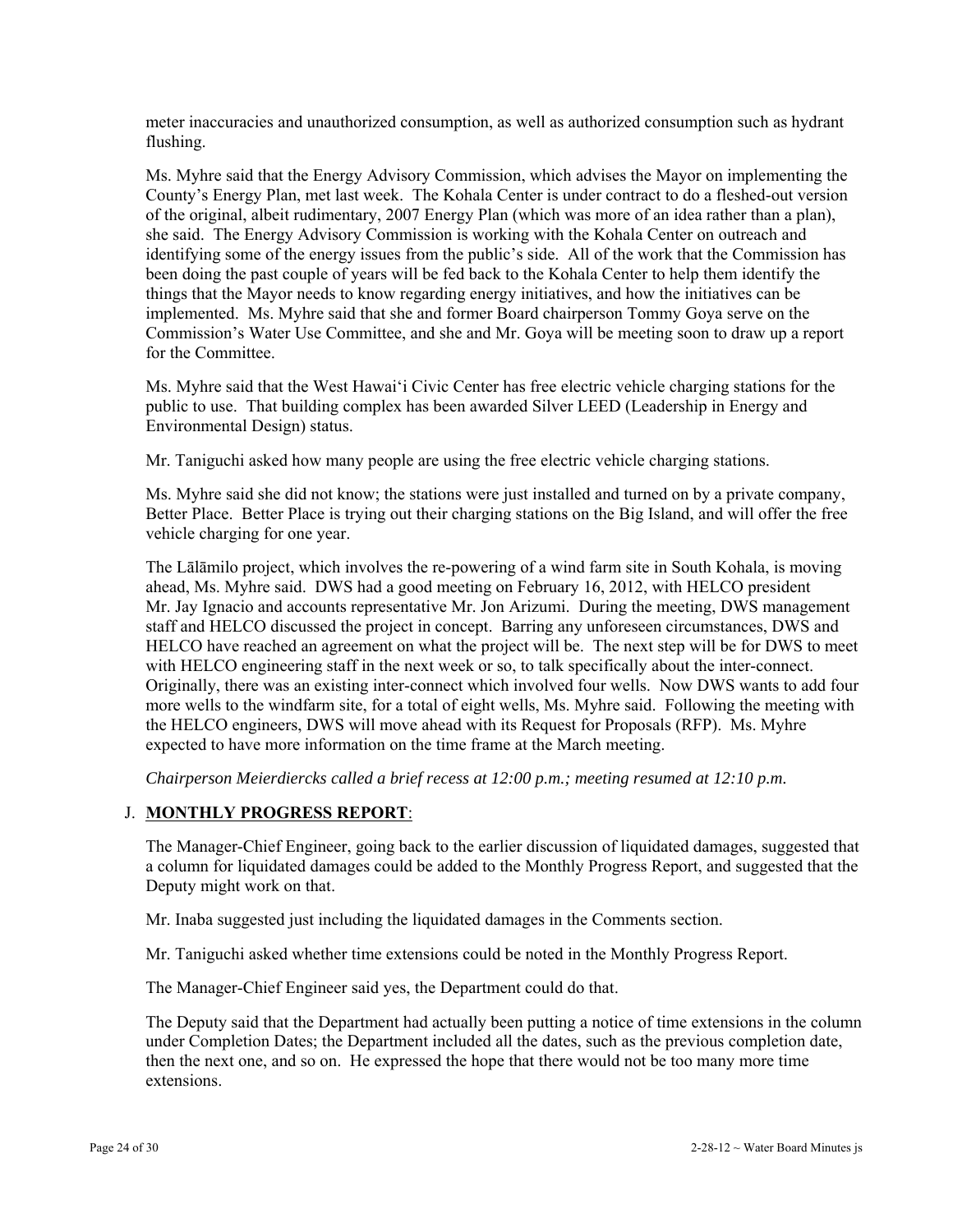## K. **REVIEW OF MONTHLY FINANCIAL STATEMENTS:**

No discussion.

### L. **MANAGER-CHIEF ENGINEER'S REPORT:**

The Manager-Chief Engineer will provide an update or status on the following:

- 1) Palani Road Transmission Waterline Project Mr. Beck reported that the Department was hoping to start up the 24-inch pipeline into the existing 935 tank; right now the water is coming down through a smaller line, down Palani Road to the same tank. The next step will be getting the new 935 tank and the new 595 tank in service. Mr. Beck said the contractor has been stalled due to cash-flow problems, but DWS is starting to see some movement on finishing up. However, the project has been at the 99.99 percent mark for the last three months, and DWS is probably looking at \$30,000.00 to \$35,000.00 in liquidated damages at this point. The Manager-Chief Engineer said that the important thing is that the contractor is back on site doing the finishing work; DWS really needs to get this project on line. He noted that this project aims to provide better-quality water to Kailua Town, reducing pumpage from the Kahalu'u Shaft well. Mr. Uyeda asked about how the water would be tested. The Deputy said the interior of the tank will be sprayed with a chlorine solution, and then it will be filled with water. The water will be analyzed; if it proves to be clean, with no bacteria and an acceptable level of chlorine residual, the water can be used in the system, the Deputy said.
- 2) Hawaiian Ocean View Estates Project The Manager-Chief Engineer said a story in today's Tribune-Herald and West Hawai'i Today gives the impression that DWS is in some kind of dispute with HELCO and the contractor; this is not the case. Ms. Aton has asked the papers for a correction. In fact, DWS has been working really well with HELCO and the contractor to get the project on line. Mr. Mike DuBois of the Ocean View Community Association is quoted as saying toward the end of the story that some of the issues are minor ones. DWS is moving along with this project. Ms. Aton and the Manager-Chief Engineer will meet tomorrow with the Association to discuss the details of the opening and closing of the gate to the fill site. He reported that DWS took water samples in late January, which brings the system that much closer to going on line. It will take two to three months to go through the approval process with the Department of Health, which will pave the way for DWS to use the well as a water system source.
- 3) HELCO/Āhualoa update Mr. Inaba reported that HELCO's engineering division head told him that HELCO is poised to let out the contract to drill the holes for the power poles. HELCO is now basically just waiting for the access road to be completed. HELCO went onsite to make sure the receiving equipment is ready for them. HELCO asked DWS to be sure that when they install the power lines that DWS has the County final inspection done, so that HELCO can make the connection, Mr. Inaba said. He confirmed that everything is on schedule as far as getting HELCO power to the site.
- 4) Keauhou Aquifer update The Manager-Chief Engineer noted that the National Parks Service (NPS) has contested some of the water commitments in Kona, (not only involving DWS projects), saying that the water commitments might be affecting the anchialine ponds in the area and the Honokōkau-Kaloko National Park. Ms. Aton is coordinating the next Kona Water Roundtable, which discusses such issues. It will be held on March 29, 2012 at the West Hawai'i Civic Center.
- 5) Kawailani Tank update Mr. Inaba said the final inspection of the leveling of the tank roof has taken place. He said he met yesterday at the site with the contractor and the consultant; the actual fix is acceptable and DWS is waiting for a warranty letter from the coating manufacturer. With that letter, DWS will be okay with the fix of the roof, Mr. Inaba said. The Manager-Chief Engineer asked whether the tank should be on line by the end of the year. Mr. Inaba said yes, and after this fix, DWS needs to discuss the completion of the remainder of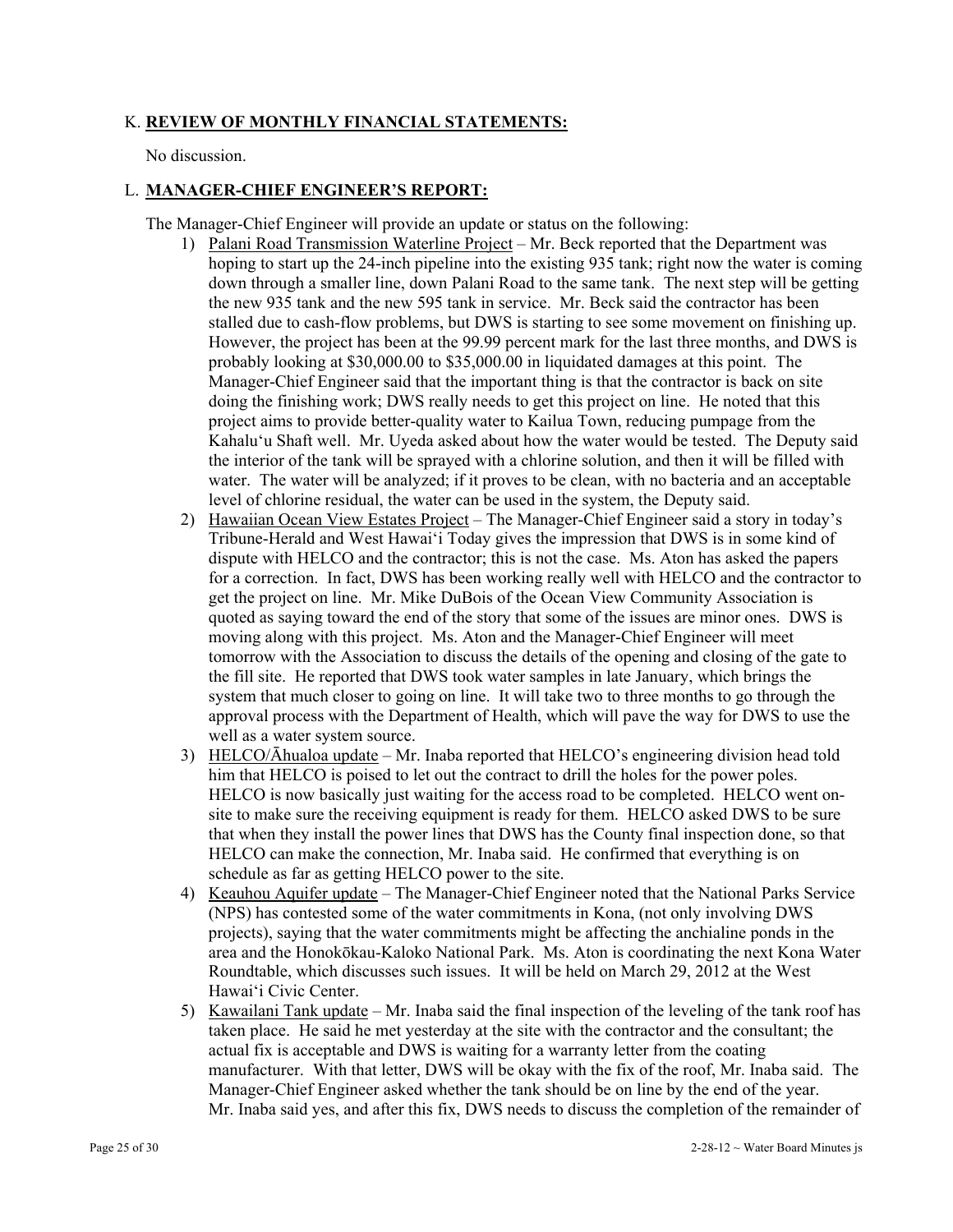the project. Mr. Robinson asked for background on the Kawailani Tank issue. Mr. Inaba said that the reservoir was designed and constructed according to the consultant's design. What transpired was that there was sagging in the tank roof. DWS then hired an independent consultant to evaluate the design. Ms. Garson said there was a lawsuit filed against the original consultant for defective design, and the lawsuit was settled; this fix was part of the settlement. The fix is now in the final completion stage, and hopefully the fix will work, Ms. Garson said. Ms. Lee Loy asked if the fix was the remedy, and Ms. Garson confirmed that it was the remedy. Mr. Inaba said that it was determined that it is structurally sound, and there should not be any catastrophic failure. Mr. Robinson asked whether the tank has been sitting unused all these years; Mr. Inaba said yes. The Manager-Chief Engineer said this issue has been the subject of many Executive Sessions amid the lawsuit. He said that hopefully, DWS will see the tank on line by the end of the year. Mr. Inaba said he hoped that it would be before then. The Manager-Chief Engineer said that the Department will probably be coming before the Board for additional funding to get rid of the existing steel tank and to get the contractor back on to the project after so much time has elapsed; there surely will be some cost increases on that, he added.

- 6) Pu'ukala/Kona Ocean View Properties Subdivision Improvement District Update Mr. Inaba said that there is a Use and Occupancy permit that State Highways Division is calling for, which is being addressed. The Manager-Chief Engineer said that DWS will be getting some USDA funds for this Improvement District project, and DWS will be issuing bonds to get this project done for the residents there. Mr. Uyeda asked if there is a schedule for this project. The Manager-Chief Engineer said the scheduling will come once DWS actually goes out to bid, and secures the funding from USDA; that is when the USDA clock starts. He added that the County Council also needs to approve the project first.
- 7) Upcoming AWWA Conferences The national conference will be held in June, in Dallas, Texas, and Chairperson Meierdiercks and Messrs. Taniguchi and Lindsey will be attending. The Hawai'i Section of the AWWA conference will be held in June on Oahu. The Manager-Chief Engineer said that the Department needs to know by tomorrow who will be attending; early bird registration ends tomorrow. Ms. Garson asked if the Board could decide now who is going. She said that under the current protocol, the Chairperson attends both the national and Hawai'i Section AWWA conferences, and two other Board members may also attend. The preference would go to Board members who were not attending the national conference, she added. The Manager-Chief Engineer noted that there was also the HWWA conference, which will be held in October on Oahu. (DWS hosted last year's HWWA conference.) The Manager-Chief Engineer asked the Board to inform the Chairperson of their interest in attending the Hawai'i Section conference in June, and he asked the Chairperson to inform the Private Secretary (Ms. Doreen Jollimore) on who will attend.
- 8) Public Information and Education Specialist Update Ms. Aton confirmed that the next Kona Water Roundtable will be held on March 29, 2012, with six speakers committed as of today. It is likely that there will be two sessions: the first session would discuss historical watershed stewardship and cultural insights; the second session would involve watershed restoration initiatives and best practices that could apply to the Kona area. The new Manager-Chief Engineer and Ms. Aton have been making the rounds to meet with County Council members, DWS division staff, HELCO officials. The Mayor's Cabinet will be holding five community Cabinet meetings to showcase the department's accomplishments; DWS is featuring its top three accomplishments: partnerships, C.I.P. and energy innovation. Ms. Aton offered to the Board copies of her Power Point presentation on the accomplishments, when it is ready. Regarding today's story in the papers on DWS/HOVE, Ms. Aton spoke to West Hawai'i Today editor Mr. Reed Flickinger, and sought a correction of several inaccuracies in the article. Contrary to what was written in the story, DWS is not in any dispute with the project contractor, sub-contractor or HELCO. On Detect a Leak Week which runs from March 11-17,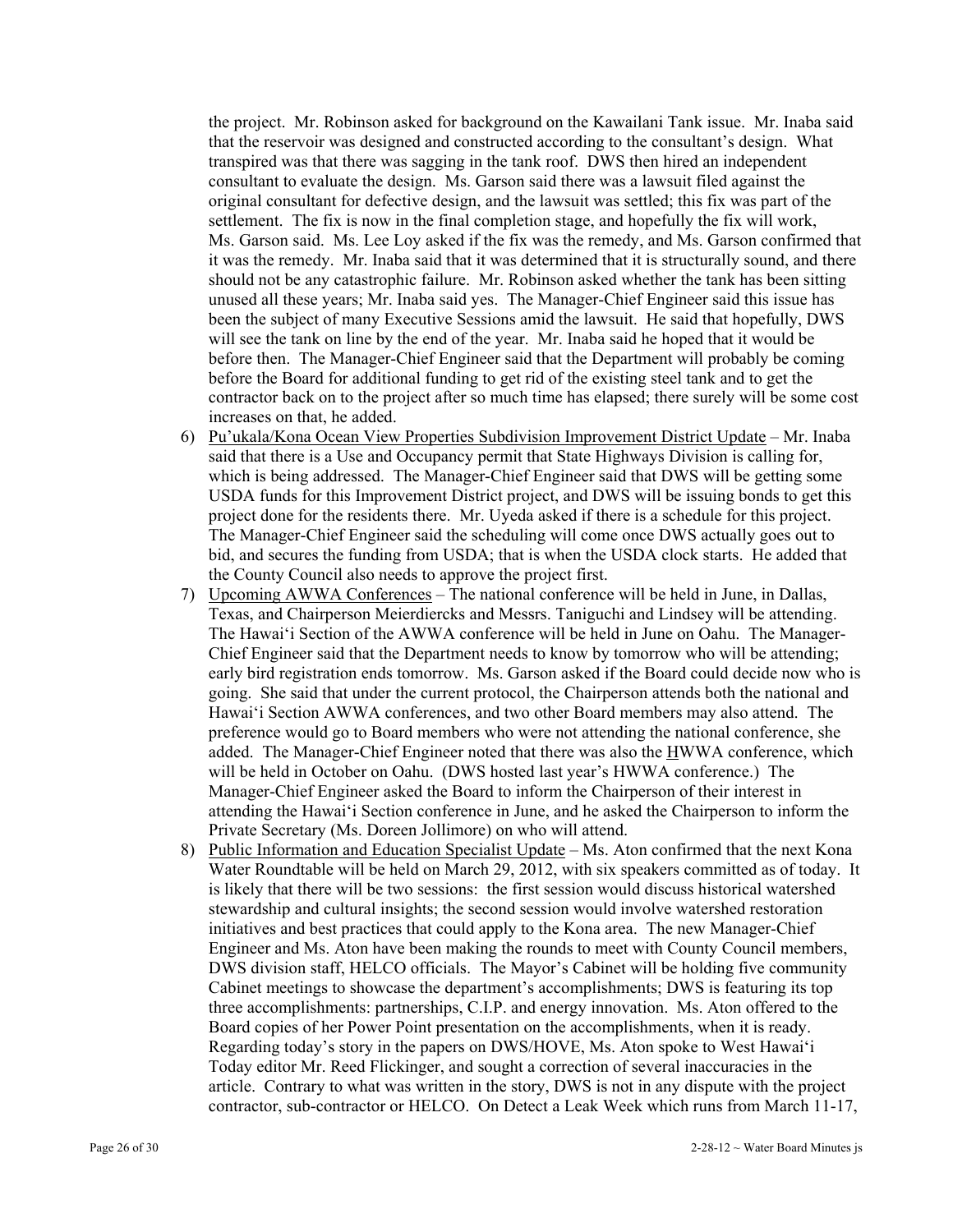Ms. Aton said that DWS will distribute 7,500 toilet tank leak detection tablets to 20 different venues including Ace Hardware, HPM and Home Depot, as well as County customer service counters. These outlets in turn will give the tablets to the public for free (two tablets per customer), to check for toilet leaks, she said. The tablets are placed into the toilet tank, and if there is a leak, the dye in the tablet will leak into the toilet bowl. Hawai'i Energy provided the tablets and accompanying flyers to DWS for distribution. The merchants who take the tablets benefit when customers who detect leaks come to buy whatever they need to fix the leak. Mr. Greenwell, turning to the HOVE project, asked whether the residents have calmed down and are willing to accept the obligation to open and close the gate, etc. Ms. Aton said she got a sense of acceptance from residents after community meetings. She said she thinks the residents understand that this is what the money can buy, and that if residents want any further improvements to the project as it stands now, they will need to activate the legislative process as they have in the past. Ms. Aton said the community understands that if DWS is to run the facility, it will have to run it during DWS's operating hours – which are not compatible with what the residents need. Therefore, the community knows that DWS needs to speak with the community about the gate arrangements. The community association has asked if DWS has money to fund the gate opening and closing arrangements, and DWS has said no, she said. DWS and the community association board will be holding a meeting tomorrow night to discuss how the gate arrangements can be worked out. The meeting, which will involve the association board and *not* the general membership, will discuss what the gate agreement might or could be like. DWS will also provide the association board with an update on the timeline for the project itself, she said. Mr. Greenwell asked when DWS gets let off the hook, and the Department of Public Works (DPW) steps in. The Manager-Chief Engineer said that DWS will not be let off the hook, because DWS will be operating the well site and storage area, as well as maintaining the system. DPW will only be responsible for the spigot site, and will be maintaining and paying DWS for the amount of water that is taken from the spigot site. DWS will be handling the fill site for the big truckers. Ms. Aton said that the facility will always be a hot button issue, and DWS will need to consistently provide timely and accurate information to the public. Mr. Greenwell asked whether there was any source of income for DWS from the facility. The Manager-Chief Engineer said that income will come through the sale of the water, both from the spigots and the truckers' fill site. He cautioned that the cost of operating this particular system, whose well is a formidable depth of 2,000 feet, will be especially high in terms of electrical costs for pumping. DWS will be closely monitoring costs on this system, he said. Chairperson Meierdiercks said that up ahead, the Board will need to look at those costs, with the possibility of levying special rates for this site. The facility will first need to be in service for a number of months before the dust settles and the usage becomes consistent, he said.

The Manager-Chief Engineer reported that the Oahu County Council wants to remove the Honolulu Board of Water Supply (BWS)'s semi-autonomous status, which would put BWS under the jurisdiction of the County Council. There is a Resolution before the County Council now to this effect. BWS's manager asked the Manager-Chief Engineer to provide testimony against the resolution. The Manager-Chief Engineer asked the Board whether there was any objection to his providing testimony against taking away BWS's semi-autonomy.

Chairperson Meierdiercks said that the Board is pretty clear on how it stands on this issue; semiautonomy is a policy that the Board wants to continue. He said that unless someone on the Board has real objections, the Board should support BWS's semi-autonomy in any way that the Board can.

The Manager-Chief Engineer said he would send testimony opposing the removal of BWS's semiautonomy.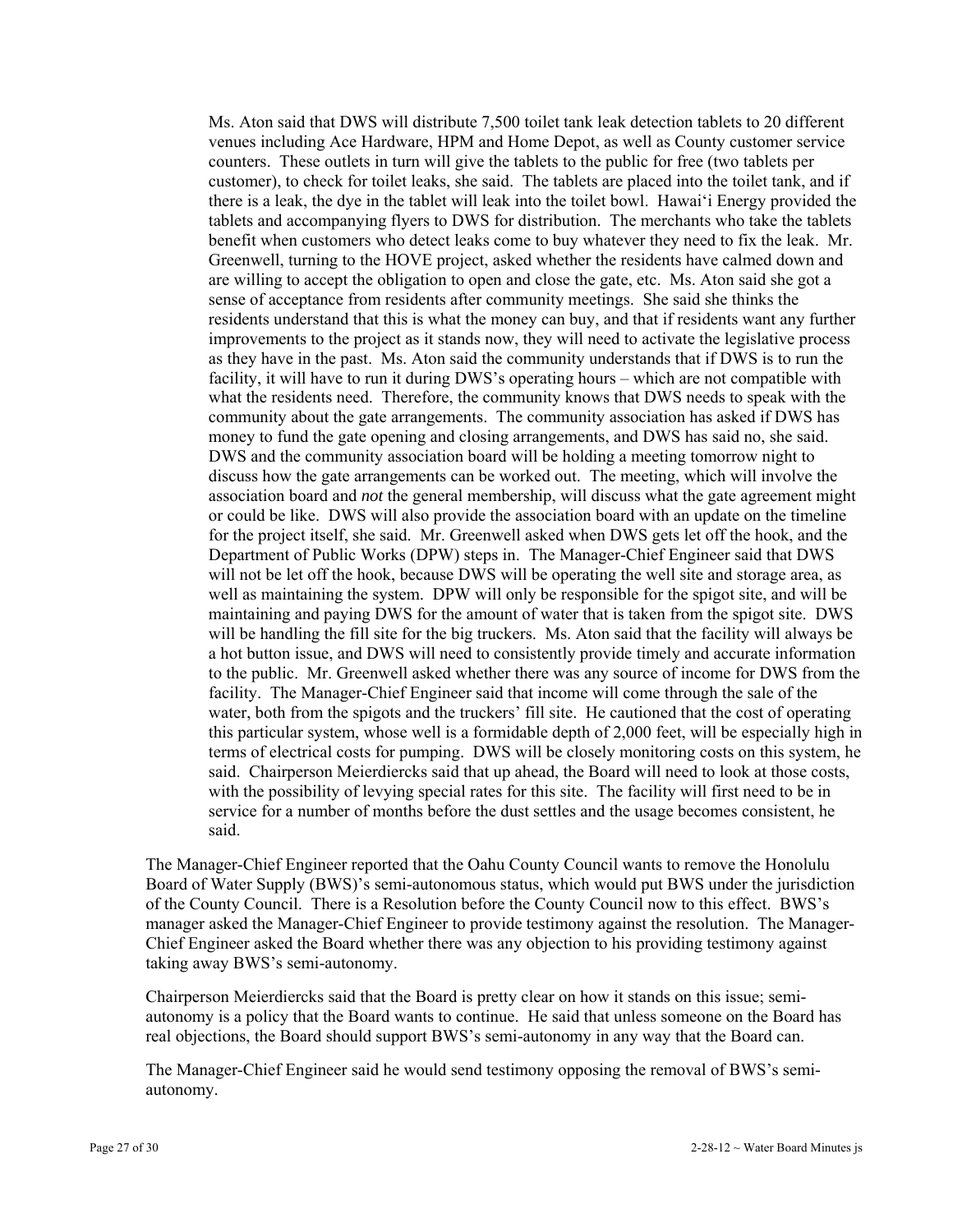Chairperson Meierdiercks asked that the Board be copied into the testimony.

Ms. Garson asked the Board if they wanted to send in testimony, and asked if the Board would authorize the Chairperson to send in testimony.

Mr. Taniguchi suggested that Chairperson Meierdiercks send in a letter supporting BWS's semiautonomy, and suggested making a Motion to that effect. He suggested that Ms. Aton draft the Chairperson's testimony.

The Manager-Chief Engineer said the hearing on the Resolution was slated for today, and he was not sure whether testimony can still be provided. However, he was fairly sure that the Resolution will take several readings in the County Council, and then it has to go to the Charter Commission for changing the Rules. He believed there still was time to provide testimony.

Chairperson Meierdiercks asked Ms. Aton to draft a letter from the Board, which either the Chairperson or Vice-Chairperson can sign; this would be in conjunction with the Manager-Chief Engineer's testimony.

The Manager-Chief Engineer said that he and Ms. Aton would work on that.

Ms. Aton confirmed that she would work on a letter from the Board.

Ms. Garson said okay, the Board authorizes the Chairperson to send such a letter to the County Council.

MOTION: Mr. Taniguchi moved to authorize the Chairperson to send testimony to the Oahu County Council; seconded by Mr. Perry.

Mr. Perry said that the Board should take a strong stance, saying that the Board likes the way the semiautonomy is working. The Board in its testimony should show why semi-autonomy is a better way to run a water system.

Mr. Lindsey asked whether anyone told the Manager-Chief Engineer what the impetus was for removing BWS's semi-autonomous status.

The Manager-Chief Engineer said that BWS went for a rate increase of about 70 percent over the next five years. He said that BWS had to increase its rates because they have to repair its deteriorating water systems, where water mains break virtually every day. There may be some backlash against the rate increase, but BWS is only doing its job; the Manager-Chief Engineer did not see why the County Council should fail to understand this. BWS needs to do these infrastructure improvements, and if it takes rate increases to do it, then so be it, he said.

ACTION: Motion carried unanimously by voice vote.

Chairperson Meierdiercks, turning to the Keauhou Aquifer item, asked whether this had anything to do with the agreement with Kamehameha Investment Corporation (KIC).

Chairperson Meierdiercks said no, the Keauhou Aquifer had more to do with the Kona Water Roundtable and the issues with the National Parks Service. He expected that the agreement with KIC could be coming before the Board for final approval at the next meeting.

#### M. **CHAIRPERSON'S REPORT:**

Chairperson Meierdiercks said that the venue for April 24, 2012 meeting will be the West Hawai'i Civic Center. The May Board meeting will be in Hilo, and the venues from June onward are to be determined. There will be at least one other meeting in Kona this year, he said.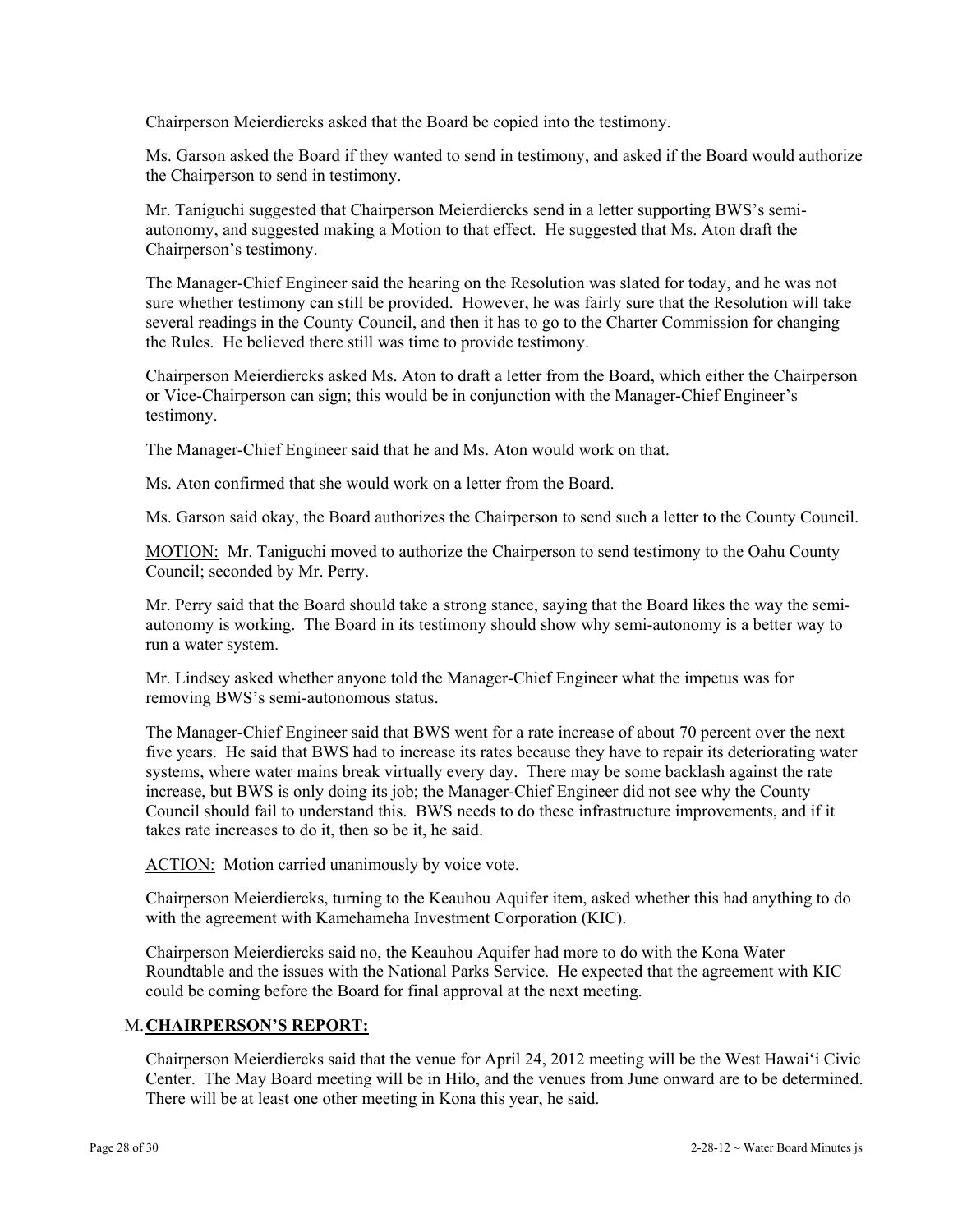## N. **DETERMINATION OF SALARY OF DEPUTY:**

Chairperson Meierdiercks asked that Item 9(N), DETERMINATION OF SALARY OF DEPUTY, be taken up after Item 10, EXECUTIVE SESSION RE: SALARY OF DEPUTY, and Item 11, EXECUTIVE SESSION RE: DEWAYNE SLUSS V. COUNTY OF HAWAI`I BOARD OF WATER SUPPLY; CTS EARTHMOVING, INC. -- CIVIL NO. 3RC11-1-1111K IN THE DISTRICT COURT OF THE THIRD CIRCUIT NORTH AND SOUTH KONA DIVISION STATE OF HAWAI'I.

## 10) EXECUTIVE SESSION RE: SALARY OF DEPUTY:

The Water Board convened an executive meeting, closed to the public, pursuant to Hawai'i Revised Statutes, Sections  $92-4$ ,  $92-5(a)(2)$ ,  $92-5(a)(4)$ , and Hawai`i County Charter Section 13-20(b) to discuss and consider the salary for the Deputy, where consideration of matters affecting privacy will be involved, and for the purpose of consulting with the Water Board's attorney on questions and issues pertaining to the Water Board's powers, duties, privileges, immunities and liabilities. A two-thirds vote, pursuant to HRS Section 92-4, is necessary to hold an executive meeting.

ACTION: Mr. Taniguchi moved to go into Executive Session for both this Item and the following Item; seconded by Mr. Perry, and carried unanimously by voice vote.

*(Executive Session began at 12:50 p.m. and ended at 1:24 p.m.)* 

## 11) EXECUTIVE SESSION RE: DEWAYNE SLUSS V. COUNTY OF HAWAI`I BOARD OF WATER SUPPLY; CTS EARTHMOVING, INC. -- CIVIL NO. 3RC11-1-1111K IN THE DISTRICT COURT OF THE THIRD CIRCUIT NORTH AND SOUTH KONA DIVISION STATE OF HAWAI'I:

The Water Board convened an executive meeting, closed to the public, pursuant to Hawai'i Revised Statutes, Sections 92-4, 92-5(a)(4), for the purpose of consulting with the Water Board's attorney on questions and issues pertaining to the Water Board's powers, duties, privileges, immunities and liabilities. A two-thirds vote, pursuant to HRS Section 92-4, is necessary to hold an executive meeting.

## N. **DETERMINATION OF SALARY OF DEPUTY:**

ACTION: Mr. Taniguchi moved that the salary of the Deputy be set initially at \$90,000.00; seconded by Mr. Lindsey, and carried unanimously by voice vote.

The Manager-Chief Engineer asked that the salary be made effective March 1, 2012, and be subject to evaluation by the Manager-Chief Engineer, and be increased by the Manager-Chief Engineer as recommended to the Board.

Chairperson Meierdiercks said okay; the matter would be coming back to the Board for approval.

#### 12) ANNOUNCEMENTS:

## 1. **Next Regular Meeting:**

The next meeting of the Water Board will be held on March 27, 2012, at 10:00 a.m., at the Department of Water Supply, Operations Conference Room, 889 Leilani Street, Hilo, HI. (*This meeting will be preceded at 9:45 a.m. by a Public Hearing on the proposed Fiscal Year 2013 Operating Budget and 5 year Capital Improvements Budget for the Fiscal Years 2013-2017.)* 

The Manager-Chief Engineer said that there would be a Contested Case Hearing during the regular meeting on March 27, 2012.

## 2. **Following Meeting:**